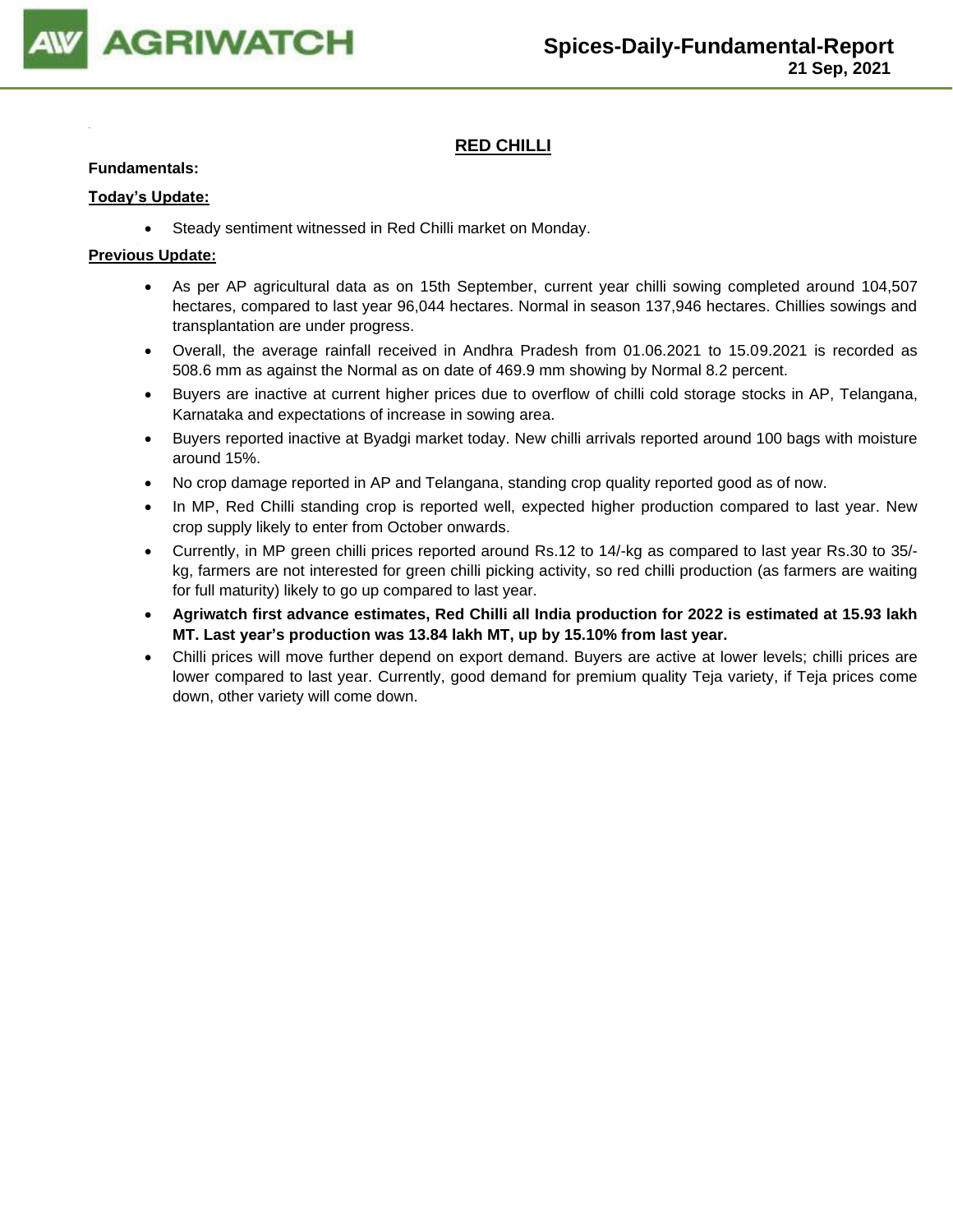

| Red Chilli Spot Market Prices(Loose): (Rs/Qtl)                                                                                                                                                                                                                                                                                                                                                                                                                                                                                                                                                                                                                                                                                                                                                                                                                                                                                                                                                                                                                                                                                                                                                                                                                                                                                                                                                                                                                                                                                                                                                                                                         |               |                      |                                                                                                                                                                                                                                                                                                                                                                                                                                                                                                                                                                                                                                                                                                                                                                                                                                                                                                                                                                                                                                                                                                                                                                                                                                                                                                                                                                                                                                                                                                                                                              |         |         |                |                |  |
|--------------------------------------------------------------------------------------------------------------------------------------------------------------------------------------------------------------------------------------------------------------------------------------------------------------------------------------------------------------------------------------------------------------------------------------------------------------------------------------------------------------------------------------------------------------------------------------------------------------------------------------------------------------------------------------------------------------------------------------------------------------------------------------------------------------------------------------------------------------------------------------------------------------------------------------------------------------------------------------------------------------------------------------------------------------------------------------------------------------------------------------------------------------------------------------------------------------------------------------------------------------------------------------------------------------------------------------------------------------------------------------------------------------------------------------------------------------------------------------------------------------------------------------------------------------------------------------------------------------------------------------------------------|---------------|----------------------|--------------------------------------------------------------------------------------------------------------------------------------------------------------------------------------------------------------------------------------------------------------------------------------------------------------------------------------------------------------------------------------------------------------------------------------------------------------------------------------------------------------------------------------------------------------------------------------------------------------------------------------------------------------------------------------------------------------------------------------------------------------------------------------------------------------------------------------------------------------------------------------------------------------------------------------------------------------------------------------------------------------------------------------------------------------------------------------------------------------------------------------------------------------------------------------------------------------------------------------------------------------------------------------------------------------------------------------------------------------------------------------------------------------------------------------------------------------------------------------------------------------------------------------------------------------|---------|---------|----------------|----------------|--|
|                                                                                                                                                                                                                                                                                                                                                                                                                                                                                                                                                                                                                                                                                                                                                                                                                                                                                                                                                                                                                                                                                                                                                                                                                                                                                                                                                                                                                                                                                                                                                                                                                                                        |               |                      | $20-$                                                                                                                                                                                                                                                                                                                                                                                                                                                                                                                                                                                                                                                                                                                                                                                                                                                                                                                                                                                                                                                                                                                                                                                                                                                                                                                                                                                                                                                                                                                                                        | 20-Sep- | 18-Sep- | <b>18-Sep-</b> |                |  |
| <b>State</b>                                                                                                                                                                                                                                                                                                                                                                                                                                                                                                                                                                                                                                                                                                                                                                                                                                                                                                                                                                                                                                                                                                                                                                                                                                                                                                                                                                                                                                                                                                                                                                                                                                           | <b>Centre</b> | Grade                | <b>Sep-21</b>                                                                                                                                                                                                                                                                                                                                                                                                                                                                                                                                                                                                                                                                                                                                                                                                                                                                                                                                                                                                                                                                                                                                                                                                                                                                                                                                                                                                                                                                                                                                                | 21      | 21      | 21             | Change         |  |
|                                                                                                                                                                                                                                                                                                                                                                                                                                                                                                                                                                                                                                                                                                                                                                                                                                                                                                                                                                                                                                                                                                                                                                                                                                                                                                                                                                                                                                                                                                                                                                                                                                                        |               |                      | High<br>Low<br>High<br>Low<br>8500<br>9500<br>Closed<br>Closed<br>10000<br>11000<br>Closed<br>Closed<br>$\blacksquare$<br>14500<br>Closed<br>13000<br>Closed<br>12000<br>13000<br>Closed<br>Closed<br>12000<br>13500<br>Closed<br>Closed<br>7000<br>Closed<br>5000<br>Closed<br>14000<br>15000<br>Closed<br>Closed<br>13000<br>14000<br>Closed<br>Closed<br>$\blacksquare$<br>12500<br>13500<br>Closed<br>Closed<br>12500<br>13500<br>Closed<br>Closed<br>$\blacksquare$<br>14000<br>Closed<br>Closed<br>12000<br>14600<br>Closed<br>12900<br>Closed<br>$\blacksquare$<br>Closed<br>12100<br>13400<br>Closed<br>Closed<br>12000<br>13000<br>Closed<br>$\blacksquare$<br><b>NA</b><br><b>NA</b><br>Closed<br>Closed<br>5500<br>7500<br>Closed<br>Closed<br>$\blacksquare$<br>Closed<br>Closed<br>10000<br>14000<br><b>NA</b><br><b>NA</b><br>Closed<br>Closed<br><b>NA</b><br><b>NA</b><br><b>NA</b><br><b>NA</b><br>12500<br>13500<br>12500<br>13500<br><b>Unch</b><br>7000<br>8000<br>7000<br>8000<br><b>Unch</b><br>10000<br>11500<br>10000<br>11500<br><b>Unch</b><br><b>NA</b><br><b>NA</b><br><b>NA</b><br><b>NA</b><br>16000<br>Closed<br>Closed<br>16000<br><b>NA</b><br>Closed<br>Closed<br><b>NA</b><br><b>NA</b><br><b>NA</b><br>Closed<br>Closed<br>Closed<br>Closed<br><b>NA</b><br><b>NA</b><br>$\blacksquare$<br>Closed<br><b>NA</b><br><b>NA</b><br>Closed<br>$\blacksquare$<br><b>NA</b><br><b>NA</b><br>Closed<br>Closed<br>$\blacksquare$<br><b>NA</b><br><b>NA</b><br><b>NA</b><br><b>NA</b><br><b>NA</b><br>NA<br><b>NA</b><br><b>NA</b> |         |         |                |                |  |
|                                                                                                                                                                                                                                                                                                                                                                                                                                                                                                                                                                                                                                                                                                                                                                                                                                                                                                                                                                                                                                                                                                                                                                                                                                                                                                                                                                                                                                                                                                                                                                                                                                                        |               | <b>NCDEX Quality</b> |                                                                                                                                                                                                                                                                                                                                                                                                                                                                                                                                                                                                                                                                                                                                                                                                                                                                                                                                                                                                                                                                                                                                                                                                                                                                                                                                                                                                                                                                                                                                                              |         |         |                |                |  |
|                                                                                                                                                                                                                                                                                                                                                                                                                                                                                                                                                                                                                                                                                                                                                                                                                                                                                                                                                                                                                                                                                                                                                                                                                                                                                                                                                                                                                                                                                                                                                                                                                                                        |               | <b>LCA 334</b>       |                                                                                                                                                                                                                                                                                                                                                                                                                                                                                                                                                                                                                                                                                                                                                                                                                                                                                                                                                                                                                                                                                                                                                                                                                                                                                                                                                                                                                                                                                                                                                              |         |         |                |                |  |
|                                                                                                                                                                                                                                                                                                                                                                                                                                                                                                                                                                                                                                                                                                                                                                                                                                                                                                                                                                                                                                                                                                                                                                                                                                                                                                                                                                                                                                                                                                                                                                                                                                                        |               | Teja                 |                                                                                                                                                                                                                                                                                                                                                                                                                                                                                                                                                                                                                                                                                                                                                                                                                                                                                                                                                                                                                                                                                                                                                                                                                                                                                                                                                                                                                                                                                                                                                              |         |         |                |                |  |
|                                                                                                                                                                                                                                                                                                                                                                                                                                                                                                                                                                                                                                                                                                                                                                                                                                                                                                                                                                                                                                                                                                                                                                                                                                                                                                                                                                                                                                                                                                                                                                                                                                                        |               | No. 273              |                                                                                                                                                                                                                                                                                                                                                                                                                                                                                                                                                                                                                                                                                                                                                                                                                                                                                                                                                                                                                                                                                                                                                                                                                                                                                                                                                                                                                                                                                                                                                              |         |         |                |                |  |
|                                                                                                                                                                                                                                                                                                                                                                                                                                                                                                                                                                                                                                                                                                                                                                                                                                                                                                                                                                                                                                                                                                                                                                                                                                                                                                                                                                                                                                                                                                                                                                                                                                                        |               | No. 5                |                                                                                                                                                                                                                                                                                                                                                                                                                                                                                                                                                                                                                                                                                                                                                                                                                                                                                                                                                                                                                                                                                                                                                                                                                                                                                                                                                                                                                                                                                                                                                              |         |         |                |                |  |
|                                                                                                                                                                                                                                                                                                                                                                                                                                                                                                                                                                                                                                                                                                                                                                                                                                                                                                                                                                                                                                                                                                                                                                                                                                                                                                                                                                                                                                                                                                                                                                                                                                                        |               | Fatki                |                                                                                                                                                                                                                                                                                                                                                                                                                                                                                                                                                                                                                                                                                                                                                                                                                                                                                                                                                                                                                                                                                                                                                                                                                                                                                                                                                                                                                                                                                                                                                              |         |         |                |                |  |
|                                                                                                                                                                                                                                                                                                                                                                                                                                                                                                                                                                                                                                                                                                                                                                                                                                                                                                                                                                                                                                                                                                                                                                                                                                                                                                                                                                                                                                                                                                                                                                                                                                                        |               | Byadgi               |                                                                                                                                                                                                                                                                                                                                                                                                                                                                                                                                                                                                                                                                                                                                                                                                                                                                                                                                                                                                                                                                                                                                                                                                                                                                                                                                                                                                                                                                                                                                                              |         |         |                |                |  |
|                                                                                                                                                                                                                                                                                                                                                                                                                                                                                                                                                                                                                                                                                                                                                                                                                                                                                                                                                                                                                                                                                                                                                                                                                                                                                                                                                                                                                                                                                                                                                                                                                                                        |               | <b>US 341</b>        |                                                                                                                                                                                                                                                                                                                                                                                                                                                                                                                                                                                                                                                                                                                                                                                                                                                                                                                                                                                                                                                                                                                                                                                                                                                                                                                                                                                                                                                                                                                                                              |         |         |                |                |  |
|                                                                                                                                                                                                                                                                                                                                                                                                                                                                                                                                                                                                                                                                                                                                                                                                                                                                                                                                                                                                                                                                                                                                                                                                                                                                                                                                                                                                                                                                                                                                                                                                                                                        |               | Denvor Delux         |                                                                                                                                                                                                                                                                                                                                                                                                                                                                                                                                                                                                                                                                                                                                                                                                                                                                                                                                                                                                                                                                                                                                                                                                                                                                                                                                                                                                                                                                                                                                                              |         |         |                |                |  |
| <b>Guntur</b><br><b>Andhra Pradesh</b><br><b>Benchmark</b><br>market<br>Indam <sub>5</sub><br>Teja<br>Wonder Hot<br>341<br>Warangal<br>Denvor Delux<br>Telangana<br>Paprika<br>Fatki<br>Teja (Cold storage)<br>Khammam<br>Teja (Non cold storage)<br>No. 12<br><b>Indu 2070</b><br><b>Bedia</b><br><b>Madhya Pradesh</b><br>Fatki<br>Jhankar<br>Ganesh<br>Teja(Khamam)<br>M.P. MacoTeja<br>Pala 12<br><b>Delhi</b><br><b>New Delhi</b><br><b>LCA 334</b><br>Fatki<br>Packing<br>Dabbi<br>Guntur<br>Kaddi<br><b>NA</b><br><b>NA</b><br><b>NA</b><br><b>NA</b><br>Dabbi Dlx Local<br><b>NA</b><br><b>NA</b><br><b>NA</b><br><b>NA</b><br>Dabbi Medium Best (Local)<br><b>NA</b><br><b>NA</b><br><b>NA</b><br><b>NA</b><br><b>NA</b><br>Dabbi Best (Bellary)<br><b>NA</b><br><b>NA</b><br><b>NA</b><br><b>KDL Deluxe (Local)</b><br><b>NA</b><br><b>NA</b><br><b>NA</b><br><b>NA</b><br><b>NA</b><br><b>NA</b><br><b>NA</b><br><b>KDL Deluxe (Bellary)</b><br><b>NA</b><br>Karnataka<br><b>Byadgi</b><br><b>KDL Best(Local)</b><br><b>NA</b><br><b>NA</b><br><b>NA</b><br><b>NA</b><br><b>KDL Best(Bellary)</b><br><b>NA</b><br><b>NA</b><br><b>NA</b><br><b>NA</b><br><b>KDL Medium</b><br><b>NA</b><br><b>NA</b><br><b>NA</b><br><b>NA</b><br>Denvor Deluxe<br><b>NA</b><br><b>NA</b><br><b>NA</b><br><b>NA</b><br>2043<br><b>NA</b><br><b>NA</b><br><b>NA</b><br><b>NA</b><br>5531<br><b>NA</b><br><b>NA</b><br><b>NA</b><br><b>NA</b><br>C <sub>5</sub><br><b>NA</b><br><b>NA</b><br><b>NA</b><br><b>NA</b><br><b>KDL Fatki</b><br><b>NA</b><br><b>NA</b><br><b>NA</b><br><b>NA</b><br>Seed Fatki<br><b>NA</b><br><b>NA</b><br><b>NA</b><br><b>NA</b> |               |                      |                                                                                                                                                                                                                                                                                                                                                                                                                                                                                                                                                                                                                                                                                                                                                                                                                                                                                                                                                                                                                                                                                                                                                                                                                                                                                                                                                                                                                                                                                                                                                              |         |         |                |                |  |
|                                                                                                                                                                                                                                                                                                                                                                                                                                                                                                                                                                                                                                                                                                                                                                                                                                                                                                                                                                                                                                                                                                                                                                                                                                                                                                                                                                                                                                                                                                                                                                                                                                                        |               |                      |                                                                                                                                                                                                                                                                                                                                                                                                                                                                                                                                                                                                                                                                                                                                                                                                                                                                                                                                                                                                                                                                                                                                                                                                                                                                                                                                                                                                                                                                                                                                                              |         |         |                |                |  |
|                                                                                                                                                                                                                                                                                                                                                                                                                                                                                                                                                                                                                                                                                                                                                                                                                                                                                                                                                                                                                                                                                                                                                                                                                                                                                                                                                                                                                                                                                                                                                                                                                                                        |               |                      |                                                                                                                                                                                                                                                                                                                                                                                                                                                                                                                                                                                                                                                                                                                                                                                                                                                                                                                                                                                                                                                                                                                                                                                                                                                                                                                                                                                                                                                                                                                                                              |         |         |                |                |  |
|                                                                                                                                                                                                                                                                                                                                                                                                                                                                                                                                                                                                                                                                                                                                                                                                                                                                                                                                                                                                                                                                                                                                                                                                                                                                                                                                                                                                                                                                                                                                                                                                                                                        |               |                      |                                                                                                                                                                                                                                                                                                                                                                                                                                                                                                                                                                                                                                                                                                                                                                                                                                                                                                                                                                                                                                                                                                                                                                                                                                                                                                                                                                                                                                                                                                                                                              |         |         |                |                |  |
|                                                                                                                                                                                                                                                                                                                                                                                                                                                                                                                                                                                                                                                                                                                                                                                                                                                                                                                                                                                                                                                                                                                                                                                                                                                                                                                                                                                                                                                                                                                                                                                                                                                        |               |                      |                                                                                                                                                                                                                                                                                                                                                                                                                                                                                                                                                                                                                                                                                                                                                                                                                                                                                                                                                                                                                                                                                                                                                                                                                                                                                                                                                                                                                                                                                                                                                              |         |         |                |                |  |
|                                                                                                                                                                                                                                                                                                                                                                                                                                                                                                                                                                                                                                                                                                                                                                                                                                                                                                                                                                                                                                                                                                                                                                                                                                                                                                                                                                                                                                                                                                                                                                                                                                                        |               |                      |                                                                                                                                                                                                                                                                                                                                                                                                                                                                                                                                                                                                                                                                                                                                                                                                                                                                                                                                                                                                                                                                                                                                                                                                                                                                                                                                                                                                                                                                                                                                                              |         |         |                |                |  |
|                                                                                                                                                                                                                                                                                                                                                                                                                                                                                                                                                                                                                                                                                                                                                                                                                                                                                                                                                                                                                                                                                                                                                                                                                                                                                                                                                                                                                                                                                                                                                                                                                                                        |               |                      |                                                                                                                                                                                                                                                                                                                                                                                                                                                                                                                                                                                                                                                                                                                                                                                                                                                                                                                                                                                                                                                                                                                                                                                                                                                                                                                                                                                                                                                                                                                                                              |         |         |                |                |  |
|                                                                                                                                                                                                                                                                                                                                                                                                                                                                                                                                                                                                                                                                                                                                                                                                                                                                                                                                                                                                                                                                                                                                                                                                                                                                                                                                                                                                                                                                                                                                                                                                                                                        |               |                      |                                                                                                                                                                                                                                                                                                                                                                                                                                                                                                                                                                                                                                                                                                                                                                                                                                                                                                                                                                                                                                                                                                                                                                                                                                                                                                                                                                                                                                                                                                                                                              |         |         |                |                |  |
|                                                                                                                                                                                                                                                                                                                                                                                                                                                                                                                                                                                                                                                                                                                                                                                                                                                                                                                                                                                                                                                                                                                                                                                                                                                                                                                                                                                                                                                                                                                                                                                                                                                        |               |                      |                                                                                                                                                                                                                                                                                                                                                                                                                                                                                                                                                                                                                                                                                                                                                                                                                                                                                                                                                                                                                                                                                                                                                                                                                                                                                                                                                                                                                                                                                                                                                              |         |         |                |                |  |
|                                                                                                                                                                                                                                                                                                                                                                                                                                                                                                                                                                                                                                                                                                                                                                                                                                                                                                                                                                                                                                                                                                                                                                                                                                                                                                                                                                                                                                                                                                                                                                                                                                                        |               |                      |                                                                                                                                                                                                                                                                                                                                                                                                                                                                                                                                                                                                                                                                                                                                                                                                                                                                                                                                                                                                                                                                                                                                                                                                                                                                                                                                                                                                                                                                                                                                                              |         |         |                |                |  |
|                                                                                                                                                                                                                                                                                                                                                                                                                                                                                                                                                                                                                                                                                                                                                                                                                                                                                                                                                                                                                                                                                                                                                                                                                                                                                                                                                                                                                                                                                                                                                                                                                                                        |               |                      |                                                                                                                                                                                                                                                                                                                                                                                                                                                                                                                                                                                                                                                                                                                                                                                                                                                                                                                                                                                                                                                                                                                                                                                                                                                                                                                                                                                                                                                                                                                                                              |         |         |                |                |  |
|                                                                                                                                                                                                                                                                                                                                                                                                                                                                                                                                                                                                                                                                                                                                                                                                                                                                                                                                                                                                                                                                                                                                                                                                                                                                                                                                                                                                                                                                                                                                                                                                                                                        |               |                      |                                                                                                                                                                                                                                                                                                                                                                                                                                                                                                                                                                                                                                                                                                                                                                                                                                                                                                                                                                                                                                                                                                                                                                                                                                                                                                                                                                                                                                                                                                                                                              |         |         |                |                |  |
|                                                                                                                                                                                                                                                                                                                                                                                                                                                                                                                                                                                                                                                                                                                                                                                                                                                                                                                                                                                                                                                                                                                                                                                                                                                                                                                                                                                                                                                                                                                                                                                                                                                        |               |                      |                                                                                                                                                                                                                                                                                                                                                                                                                                                                                                                                                                                                                                                                                                                                                                                                                                                                                                                                                                                                                                                                                                                                                                                                                                                                                                                                                                                                                                                                                                                                                              |         |         |                |                |  |
|                                                                                                                                                                                                                                                                                                                                                                                                                                                                                                                                                                                                                                                                                                                                                                                                                                                                                                                                                                                                                                                                                                                                                                                                                                                                                                                                                                                                                                                                                                                                                                                                                                                        |               |                      |                                                                                                                                                                                                                                                                                                                                                                                                                                                                                                                                                                                                                                                                                                                                                                                                                                                                                                                                                                                                                                                                                                                                                                                                                                                                                                                                                                                                                                                                                                                                                              |         |         |                |                |  |
|                                                                                                                                                                                                                                                                                                                                                                                                                                                                                                                                                                                                                                                                                                                                                                                                                                                                                                                                                                                                                                                                                                                                                                                                                                                                                                                                                                                                                                                                                                                                                                                                                                                        |               |                      |                                                                                                                                                                                                                                                                                                                                                                                                                                                                                                                                                                                                                                                                                                                                                                                                                                                                                                                                                                                                                                                                                                                                                                                                                                                                                                                                                                                                                                                                                                                                                              |         |         |                |                |  |
|                                                                                                                                                                                                                                                                                                                                                                                                                                                                                                                                                                                                                                                                                                                                                                                                                                                                                                                                                                                                                                                                                                                                                                                                                                                                                                                                                                                                                                                                                                                                                                                                                                                        |               |                      |                                                                                                                                                                                                                                                                                                                                                                                                                                                                                                                                                                                                                                                                                                                                                                                                                                                                                                                                                                                                                                                                                                                                                                                                                                                                                                                                                                                                                                                                                                                                                              |         |         |                |                |  |
|                                                                                                                                                                                                                                                                                                                                                                                                                                                                                                                                                                                                                                                                                                                                                                                                                                                                                                                                                                                                                                                                                                                                                                                                                                                                                                                                                                                                                                                                                                                                                                                                                                                        |               |                      |                                                                                                                                                                                                                                                                                                                                                                                                                                                                                                                                                                                                                                                                                                                                                                                                                                                                                                                                                                                                                                                                                                                                                                                                                                                                                                                                                                                                                                                                                                                                                              |         |         |                |                |  |
|                                                                                                                                                                                                                                                                                                                                                                                                                                                                                                                                                                                                                                                                                                                                                                                                                                                                                                                                                                                                                                                                                                                                                                                                                                                                                                                                                                                                                                                                                                                                                                                                                                                        |               |                      |                                                                                                                                                                                                                                                                                                                                                                                                                                                                                                                                                                                                                                                                                                                                                                                                                                                                                                                                                                                                                                                                                                                                                                                                                                                                                                                                                                                                                                                                                                                                                              |         |         |                |                |  |
|                                                                                                                                                                                                                                                                                                                                                                                                                                                                                                                                                                                                                                                                                                                                                                                                                                                                                                                                                                                                                                                                                                                                                                                                                                                                                                                                                                                                                                                                                                                                                                                                                                                        |               |                      |                                                                                                                                                                                                                                                                                                                                                                                                                                                                                                                                                                                                                                                                                                                                                                                                                                                                                                                                                                                                                                                                                                                                                                                                                                                                                                                                                                                                                                                                                                                                                              |         |         |                |                |  |
|                                                                                                                                                                                                                                                                                                                                                                                                                                                                                                                                                                                                                                                                                                                                                                                                                                                                                                                                                                                                                                                                                                                                                                                                                                                                                                                                                                                                                                                                                                                                                                                                                                                        |               |                      |                                                                                                                                                                                                                                                                                                                                                                                                                                                                                                                                                                                                                                                                                                                                                                                                                                                                                                                                                                                                                                                                                                                                                                                                                                                                                                                                                                                                                                                                                                                                                              |         |         |                |                |  |
|                                                                                                                                                                                                                                                                                                                                                                                                                                                                                                                                                                                                                                                                                                                                                                                                                                                                                                                                                                                                                                                                                                                                                                                                                                                                                                                                                                                                                                                                                                                                                                                                                                                        |               |                      |                                                                                                                                                                                                                                                                                                                                                                                                                                                                                                                                                                                                                                                                                                                                                                                                                                                                                                                                                                                                                                                                                                                                                                                                                                                                                                                                                                                                                                                                                                                                                              |         |         |                |                |  |
|                                                                                                                                                                                                                                                                                                                                                                                                                                                                                                                                                                                                                                                                                                                                                                                                                                                                                                                                                                                                                                                                                                                                                                                                                                                                                                                                                                                                                                                                                                                                                                                                                                                        |               |                      |                                                                                                                                                                                                                                                                                                                                                                                                                                                                                                                                                                                                                                                                                                                                                                                                                                                                                                                                                                                                                                                                                                                                                                                                                                                                                                                                                                                                                                                                                                                                                              |         |         |                |                |  |
|                                                                                                                                                                                                                                                                                                                                                                                                                                                                                                                                                                                                                                                                                                                                                                                                                                                                                                                                                                                                                                                                                                                                                                                                                                                                                                                                                                                                                                                                                                                                                                                                                                                        |               |                      |                                                                                                                                                                                                                                                                                                                                                                                                                                                                                                                                                                                                                                                                                                                                                                                                                                                                                                                                                                                                                                                                                                                                                                                                                                                                                                                                                                                                                                                                                                                                                              |         |         |                |                |  |
|                                                                                                                                                                                                                                                                                                                                                                                                                                                                                                                                                                                                                                                                                                                                                                                                                                                                                                                                                                                                                                                                                                                                                                                                                                                                                                                                                                                                                                                                                                                                                                                                                                                        |               |                      |                                                                                                                                                                                                                                                                                                                                                                                                                                                                                                                                                                                                                                                                                                                                                                                                                                                                                                                                                                                                                                                                                                                                                                                                                                                                                                                                                                                                                                                                                                                                                              |         |         |                |                |  |
|                                                                                                                                                                                                                                                                                                                                                                                                                                                                                                                                                                                                                                                                                                                                                                                                                                                                                                                                                                                                                                                                                                                                                                                                                                                                                                                                                                                                                                                                                                                                                                                                                                                        |               |                      |                                                                                                                                                                                                                                                                                                                                                                                                                                                                                                                                                                                                                                                                                                                                                                                                                                                                                                                                                                                                                                                                                                                                                                                                                                                                                                                                                                                                                                                                                                                                                              |         |         |                | $\blacksquare$ |  |
|                                                                                                                                                                                                                                                                                                                                                                                                                                                                                                                                                                                                                                                                                                                                                                                                                                                                                                                                                                                                                                                                                                                                                                                                                                                                                                                                                                                                                                                                                                                                                                                                                                                        |               |                      |                                                                                                                                                                                                                                                                                                                                                                                                                                                                                                                                                                                                                                                                                                                                                                                                                                                                                                                                                                                                                                                                                                                                                                                                                                                                                                                                                                                                                                                                                                                                                              |         |         |                | $\blacksquare$ |  |
|                                                                                                                                                                                                                                                                                                                                                                                                                                                                                                                                                                                                                                                                                                                                                                                                                                                                                                                                                                                                                                                                                                                                                                                                                                                                                                                                                                                                                                                                                                                                                                                                                                                        |               |                      |                                                                                                                                                                                                                                                                                                                                                                                                                                                                                                                                                                                                                                                                                                                                                                                                                                                                                                                                                                                                                                                                                                                                                                                                                                                                                                                                                                                                                                                                                                                                                              |         |         |                |                |  |
|                                                                                                                                                                                                                                                                                                                                                                                                                                                                                                                                                                                                                                                                                                                                                                                                                                                                                                                                                                                                                                                                                                                                                                                                                                                                                                                                                                                                                                                                                                                                                                                                                                                        |               |                      |                                                                                                                                                                                                                                                                                                                                                                                                                                                                                                                                                                                                                                                                                                                                                                                                                                                                                                                                                                                                                                                                                                                                                                                                                                                                                                                                                                                                                                                                                                                                                              |         |         |                |                |  |
|                                                                                                                                                                                                                                                                                                                                                                                                                                                                                                                                                                                                                                                                                                                                                                                                                                                                                                                                                                                                                                                                                                                                                                                                                                                                                                                                                                                                                                                                                                                                                                                                                                                        |               |                      |                                                                                                                                                                                                                                                                                                                                                                                                                                                                                                                                                                                                                                                                                                                                                                                                                                                                                                                                                                                                                                                                                                                                                                                                                                                                                                                                                                                                                                                                                                                                                              |         |         |                |                |  |
|                                                                                                                                                                                                                                                                                                                                                                                                                                                                                                                                                                                                                                                                                                                                                                                                                                                                                                                                                                                                                                                                                                                                                                                                                                                                                                                                                                                                                                                                                                                                                                                                                                                        |               |                      |                                                                                                                                                                                                                                                                                                                                                                                                                                                                                                                                                                                                                                                                                                                                                                                                                                                                                                                                                                                                                                                                                                                                                                                                                                                                                                                                                                                                                                                                                                                                                              |         |         |                | $\blacksquare$ |  |
|                                                                                                                                                                                                                                                                                                                                                                                                                                                                                                                                                                                                                                                                                                                                                                                                                                                                                                                                                                                                                                                                                                                                                                                                                                                                                                                                                                                                                                                                                                                                                                                                                                                        |               |                      |                                                                                                                                                                                                                                                                                                                                                                                                                                                                                                                                                                                                                                                                                                                                                                                                                                                                                                                                                                                                                                                                                                                                                                                                                                                                                                                                                                                                                                                                                                                                                              |         |         |                |                |  |
|                                                                                                                                                                                                                                                                                                                                                                                                                                                                                                                                                                                                                                                                                                                                                                                                                                                                                                                                                                                                                                                                                                                                                                                                                                                                                                                                                                                                                                                                                                                                                                                                                                                        |               |                      |                                                                                                                                                                                                                                                                                                                                                                                                                                                                                                                                                                                                                                                                                                                                                                                                                                                                                                                                                                                                                                                                                                                                                                                                                                                                                                                                                                                                                                                                                                                                                              |         |         |                |                |  |
|                                                                                                                                                                                                                                                                                                                                                                                                                                                                                                                                                                                                                                                                                                                                                                                                                                                                                                                                                                                                                                                                                                                                                                                                                                                                                                                                                                                                                                                                                                                                                                                                                                                        |               |                      |                                                                                                                                                                                                                                                                                                                                                                                                                                                                                                                                                                                                                                                                                                                                                                                                                                                                                                                                                                                                                                                                                                                                                                                                                                                                                                                                                                                                                                                                                                                                                              |         |         |                |                |  |
|                                                                                                                                                                                                                                                                                                                                                                                                                                                                                                                                                                                                                                                                                                                                                                                                                                                                                                                                                                                                                                                                                                                                                                                                                                                                                                                                                                                                                                                                                                                                                                                                                                                        |               |                      |                                                                                                                                                                                                                                                                                                                                                                                                                                                                                                                                                                                                                                                                                                                                                                                                                                                                                                                                                                                                                                                                                                                                                                                                                                                                                                                                                                                                                                                                                                                                                              |         |         |                |                |  |
|                                                                                                                                                                                                                                                                                                                                                                                                                                                                                                                                                                                                                                                                                                                                                                                                                                                                                                                                                                                                                                                                                                                                                                                                                                                                                                                                                                                                                                                                                                                                                                                                                                                        |               |                      |                                                                                                                                                                                                                                                                                                                                                                                                                                                                                                                                                                                                                                                                                                                                                                                                                                                                                                                                                                                                                                                                                                                                                                                                                                                                                                                                                                                                                                                                                                                                                              |         |         |                | $\blacksquare$ |  |
|                                                                                                                                                                                                                                                                                                                                                                                                                                                                                                                                                                                                                                                                                                                                                                                                                                                                                                                                                                                                                                                                                                                                                                                                                                                                                                                                                                                                                                                                                                                                                                                                                                                        |               |                      |                                                                                                                                                                                                                                                                                                                                                                                                                                                                                                                                                                                                                                                                                                                                                                                                                                                                                                                                                                                                                                                                                                                                                                                                                                                                                                                                                                                                                                                                                                                                                              |         |         |                | $\blacksquare$ |  |
|                                                                                                                                                                                                                                                                                                                                                                                                                                                                                                                                                                                                                                                                                                                                                                                                                                                                                                                                                                                                                                                                                                                                                                                                                                                                                                                                                                                                                                                                                                                                                                                                                                                        |               |                      |                                                                                                                                                                                                                                                                                                                                                                                                                                                                                                                                                                                                                                                                                                                                                                                                                                                                                                                                                                                                                                                                                                                                                                                                                                                                                                                                                                                                                                                                                                                                                              |         |         |                |                |  |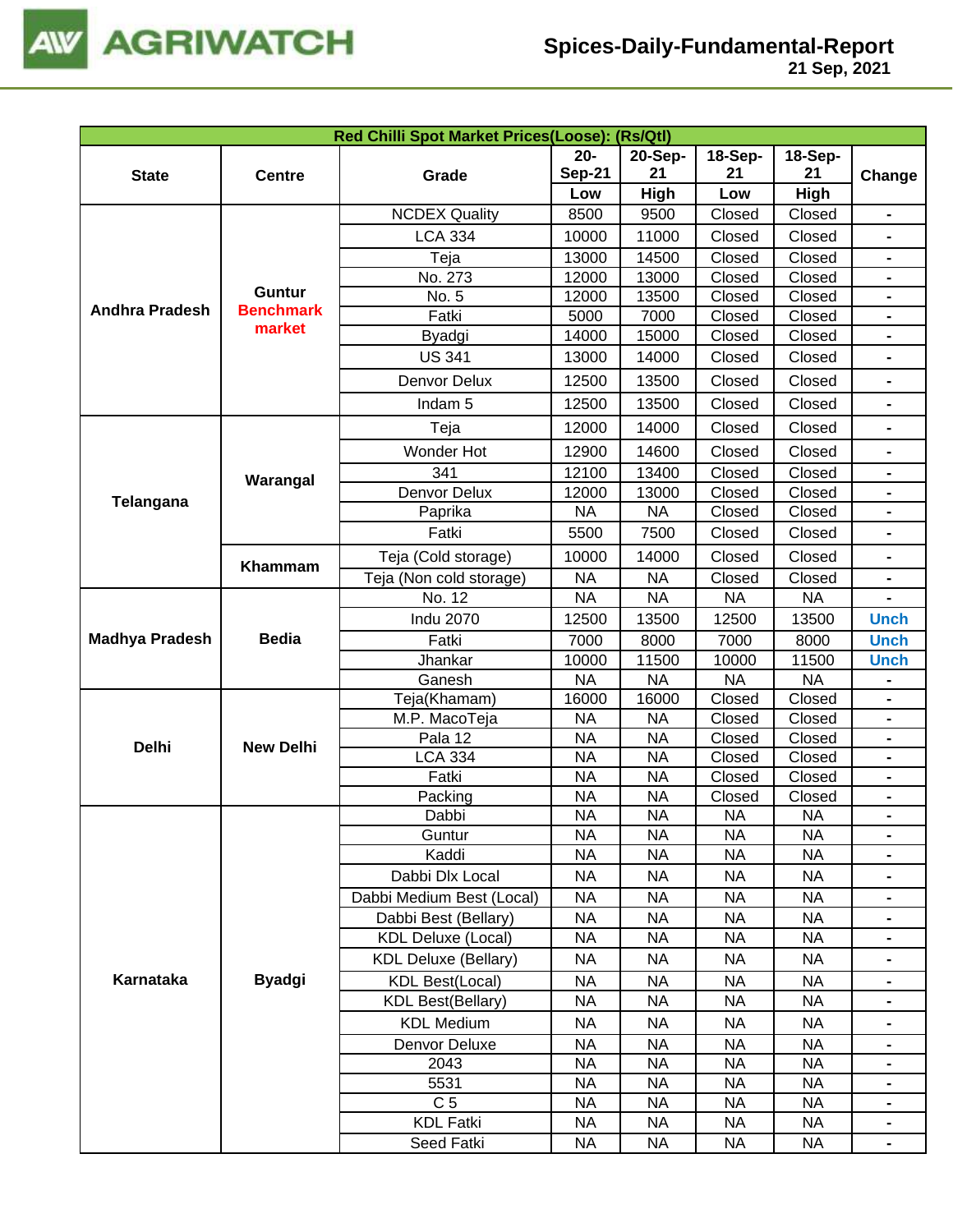

 **21 Sep, 2021**

| Arrivals & Off-take in bags (1 bag = 45 Kg), (1 bag = 38Kgs)* |               |                               |           |           |                |  |  |  |
|---------------------------------------------------------------|---------------|-------------------------------|-----------|-----------|----------------|--|--|--|
| <b>State</b>                                                  | <b>Centre</b> | <b>Parameter</b>              | 20-Sep-21 | 18-Sep-21 | Change         |  |  |  |
| <b>Andhra Pradesh</b>                                         | Guntur        | Arrivals                      | 80000     | Closed    | $\blacksquare$ |  |  |  |
|                                                               |               | Off-take                      | 60000     | Closed    |                |  |  |  |
|                                                               | Warangal      | Arrivals                      | 5000      | Closed    |                |  |  |  |
| Telangana                                                     | Khammam       | Arrivals (Cold storage) *     | 7000      | Closed    |                |  |  |  |
|                                                               |               | Arrivals (Non cold storage) * | <b>NA</b> | Closed    |                |  |  |  |
| Karnataka                                                     | <b>Byadgi</b> | Arrivals                      | <b>NA</b> | <b>NA</b> | ۰              |  |  |  |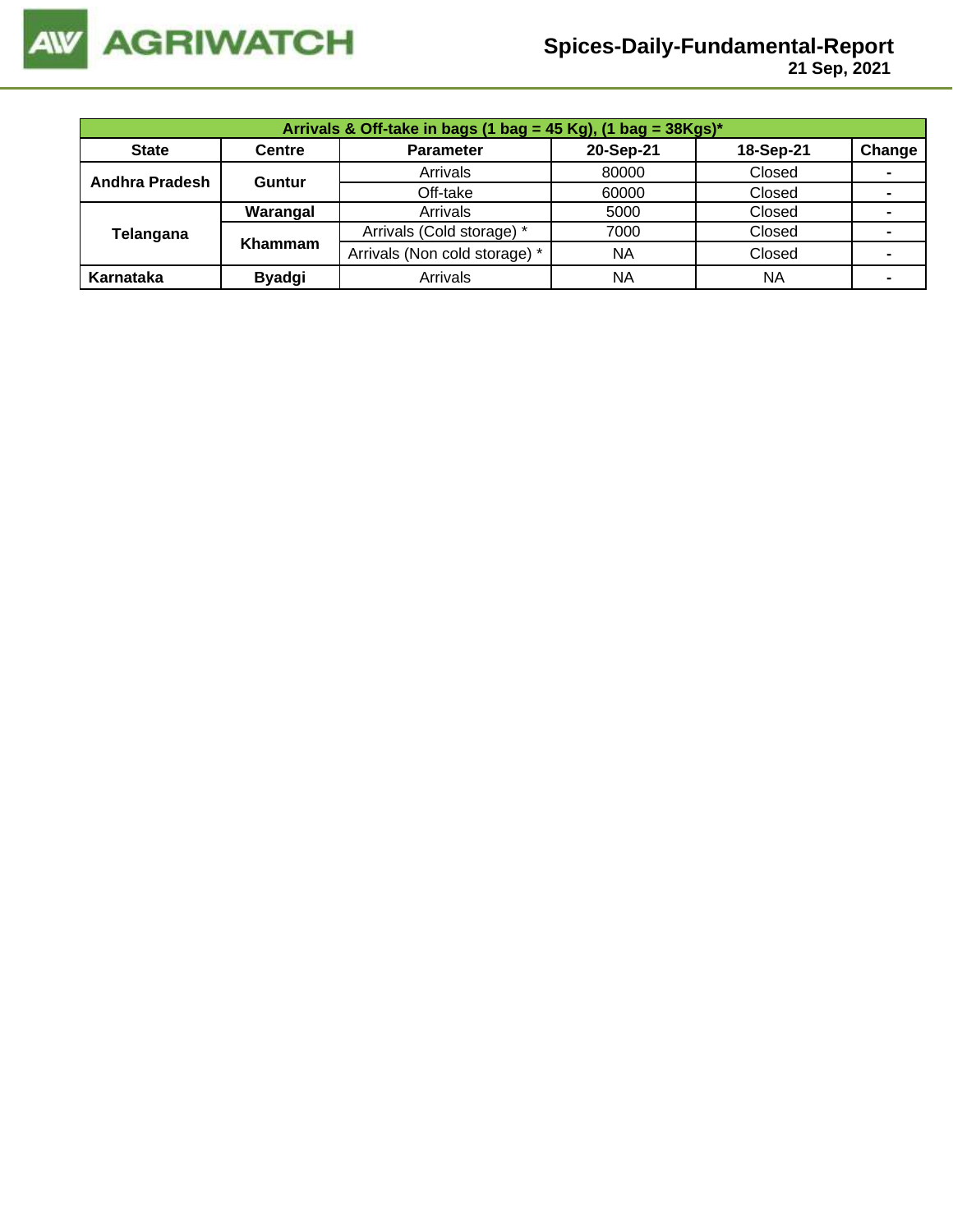

## **TURMERIC**

## **Fundamentals:**

**Today's Update:**

• Steady to weak sentiment witnessed in the Turmeric spot market on Monday.

- As per AP agricultural data as on 15th September, current year Turmeric sowing completed around 15,156 hectares, compared to last year 16,079 hectares. Normal in season 19,551 hectares.
- Overall, the average rainfall received in Telangana State from 1.6.2021 to 15.9.2021 is recorded as 882.20 mm as against the Normal of 660.60 mm showing deviation of 33.5%.
- Currently, export demand reported lower due to increased shipping cost and some travel restriction in South Asian countries added the bearish sentiment.
- *Agriwatch first advance estimates, Turmeric all India production for 2022 is estimated at 4.89 lakh MT. Last year's production was 4.46 lakh MT, up by 9.64% from last year.*

| <b>Turmeric Spot Market Prices (Loose): (Rs/Qtl)</b> |                         |                                                                                                                                                                                                                                                                                                                                                                                                                                                                                                                                                                                                                                                                                                                                                                         |                        |                |                |  |  |
|------------------------------------------------------|-------------------------|-------------------------------------------------------------------------------------------------------------------------------------------------------------------------------------------------------------------------------------------------------------------------------------------------------------------------------------------------------------------------------------------------------------------------------------------------------------------------------------------------------------------------------------------------------------------------------------------------------------------------------------------------------------------------------------------------------------------------------------------------------------------------|------------------------|----------------|----------------|--|--|
| <b>State</b>                                         | <b>Centre</b>           | Grade                                                                                                                                                                                                                                                                                                                                                                                                                                                                                                                                                                                                                                                                                                                                                                   | 20-Sep-21<br>18-Sep-21 |                | Change         |  |  |
|                                                      |                         | Nizam quality                                                                                                                                                                                                                                                                                                                                                                                                                                                                                                                                                                                                                                                                                                                                                           | Closed                 | Closed         |                |  |  |
| Telangana                                            | <b>Nizamabad</b>        | Double polish finger                                                                                                                                                                                                                                                                                                                                                                                                                                                                                                                                                                                                                                                                                                                                                    | Closed                 | Closed         |                |  |  |
|                                                      | <b>Benchmark market</b> | Gattah (unpolished)                                                                                                                                                                                                                                                                                                                                                                                                                                                                                                                                                                                                                                                                                                                                                     | Closed                 | Closed         | $\blacksquare$ |  |  |
|                                                      |                         | Gattah (double polished)                                                                                                                                                                                                                                                                                                                                                                                                                                                                                                                                                                                                                                                                                                                                                | Closed                 | Closed         | $\blacksquare$ |  |  |
|                                                      |                         | Finger                                                                                                                                                                                                                                                                                                                                                                                                                                                                                                                                                                                                                                                                                                                                                                  | 6000                   | Closed         | $\blacksquare$ |  |  |
|                                                      |                         | Warangal<br>Round<br>5600<br>7300<br>Finger<br>6600<br>Gattah<br>Erode<br>7900<br>Sellem<br><b>NA</b><br><b>Bulb</b><br><b>Coimbatore</b><br><b>NA</b><br>Finger<br><b>NA</b><br><b>Bulb</b><br><b>Salem</b><br>Finger<br><b>NA</b><br><b>Bulb</b><br>5800<br>6322<br><b>Bilty</b><br><b>Duggirala</b><br>5800<br>Finger<br>6322<br><b>Bilty</b><br>Rajpuri/Salem Finger<br><b>NR</b><br>Rajpuri Medium<br><b>NR</b><br>Sangli<br><b>NR</b><br>DesiKadappa<br>Salem Powder<br><b>NR</b><br>Mini Salem<br><b>NR</b><br>Super Salem<br><b>NR</b><br><b>Basmat</b><br><b>Gattah Powder</b><br><b>NR</b><br><b>Gattah Premium</b><br><b>NR</b><br><b>Turmeric Finger Polished</b><br>6800<br>Turmeric Bulb Polished<br><b>Nanded</b><br>6300<br><b>Turmeric Mix</b><br>6500 | Closed                 |                |                |  |  |
|                                                      |                         |                                                                                                                                                                                                                                                                                                                                                                                                                                                                                                                                                                                                                                                                                                                                                                         |                        | Closed         | $\blacksquare$ |  |  |
|                                                      |                         |                                                                                                                                                                                                                                                                                                                                                                                                                                                                                                                                                                                                                                                                                                                                                                         |                        | Closed         |                |  |  |
|                                                      |                         |                                                                                                                                                                                                                                                                                                                                                                                                                                                                                                                                                                                                                                                                                                                                                                         |                        | Closed         |                |  |  |
| <b>Tamil Nadu</b>                                    |                         |                                                                                                                                                                                                                                                                                                                                                                                                                                                                                                                                                                                                                                                                                                                                                                         |                        | <b>NA</b>      | $\blacksquare$ |  |  |
|                                                      |                         |                                                                                                                                                                                                                                                                                                                                                                                                                                                                                                                                                                                                                                                                                                                                                                         |                        | <b>NA</b>      | $\blacksquare$ |  |  |
|                                                      |                         |                                                                                                                                                                                                                                                                                                                                                                                                                                                                                                                                                                                                                                                                                                                                                                         |                        | $\overline{0}$ | $\blacksquare$ |  |  |
|                                                      |                         |                                                                                                                                                                                                                                                                                                                                                                                                                                                                                                                                                                                                                                                                                                                                                                         |                        | 7050           |                |  |  |
| <b>Andhra Pradesh</b>                                |                         |                                                                                                                                                                                                                                                                                                                                                                                                                                                                                                                                                                                                                                                                                                                                                                         |                        | Closed         |                |  |  |
|                                                      |                         |                                                                                                                                                                                                                                                                                                                                                                                                                                                                                                                                                                                                                                                                                                                                                                         |                        | Closed         | $\blacksquare$ |  |  |
|                                                      |                         |                                                                                                                                                                                                                                                                                                                                                                                                                                                                                                                                                                                                                                                                                                                                                                         |                        | Closed         |                |  |  |
|                                                      |                         |                                                                                                                                                                                                                                                                                                                                                                                                                                                                                                                                                                                                                                                                                                                                                                         |                        | Closed         |                |  |  |
|                                                      |                         |                                                                                                                                                                                                                                                                                                                                                                                                                                                                                                                                                                                                                                                                                                                                                                         |                        | Closed         | $\blacksquare$ |  |  |
|                                                      |                         |                                                                                                                                                                                                                                                                                                                                                                                                                                                                                                                                                                                                                                                                                                                                                                         |                        | Closed         | $\blacksquare$ |  |  |
|                                                      |                         |                                                                                                                                                                                                                                                                                                                                                                                                                                                                                                                                                                                                                                                                                                                                                                         |                        | Closed         |                |  |  |
|                                                      |                         |                                                                                                                                                                                                                                                                                                                                                                                                                                                                                                                                                                                                                                                                                                                                                                         |                        | Closed         | $\blacksquare$ |  |  |
|                                                      |                         |                                                                                                                                                                                                                                                                                                                                                                                                                                                                                                                                                                                                                                                                                                                                                                         |                        | Closed         |                |  |  |
| <b>Maharashtra</b>                                   |                         |                                                                                                                                                                                                                                                                                                                                                                                                                                                                                                                                                                                                                                                                                                                                                                         |                        | Closed         |                |  |  |
|                                                      |                         |                                                                                                                                                                                                                                                                                                                                                                                                                                                                                                                                                                                                                                                                                                                                                                         |                        | Closed         |                |  |  |
|                                                      |                         |                                                                                                                                                                                                                                                                                                                                                                                                                                                                                                                                                                                                                                                                                                                                                                         |                        | Closed         | $\blacksquare$ |  |  |
|                                                      |                         |                                                                                                                                                                                                                                                                                                                                                                                                                                                                                                                                                                                                                                                                                                                                                                         |                        | Closed         | $\blacksquare$ |  |  |
|                                                      |                         |                                                                                                                                                                                                                                                                                                                                                                                                                                                                                                                                                                                                                                                                                                                                                                         |                        | Closed         |                |  |  |
|                                                      |                         |                                                                                                                                                                                                                                                                                                                                                                                                                                                                                                                                                                                                                                                                                                                                                                         |                        | Closed         |                |  |  |
|                                                      |                         | Gattah                                                                                                                                                                                                                                                                                                                                                                                                                                                                                                                                                                                                                                                                                                                                                                  | 7600                   | 7700           | $-100$         |  |  |
|                                                      |                         | Mini Salem                                                                                                                                                                                                                                                                                                                                                                                                                                                                                                                                                                                                                                                                                                                                                              | 8600                   | 9000           | $-400$         |  |  |
| <b>Delhi</b>                                         | <b>Delhi</b>            | <b>Finger Single Polished</b>                                                                                                                                                                                                                                                                                                                                                                                                                                                                                                                                                                                                                                                                                                                                           | 7700                   | 8100           | $-400$         |  |  |
|                                                      |                         | <b>Finger Double Polished</b>                                                                                                                                                                                                                                                                                                                                                                                                                                                                                                                                                                                                                                                                                                                                           | 8900                   | 9200           | $-300$         |  |  |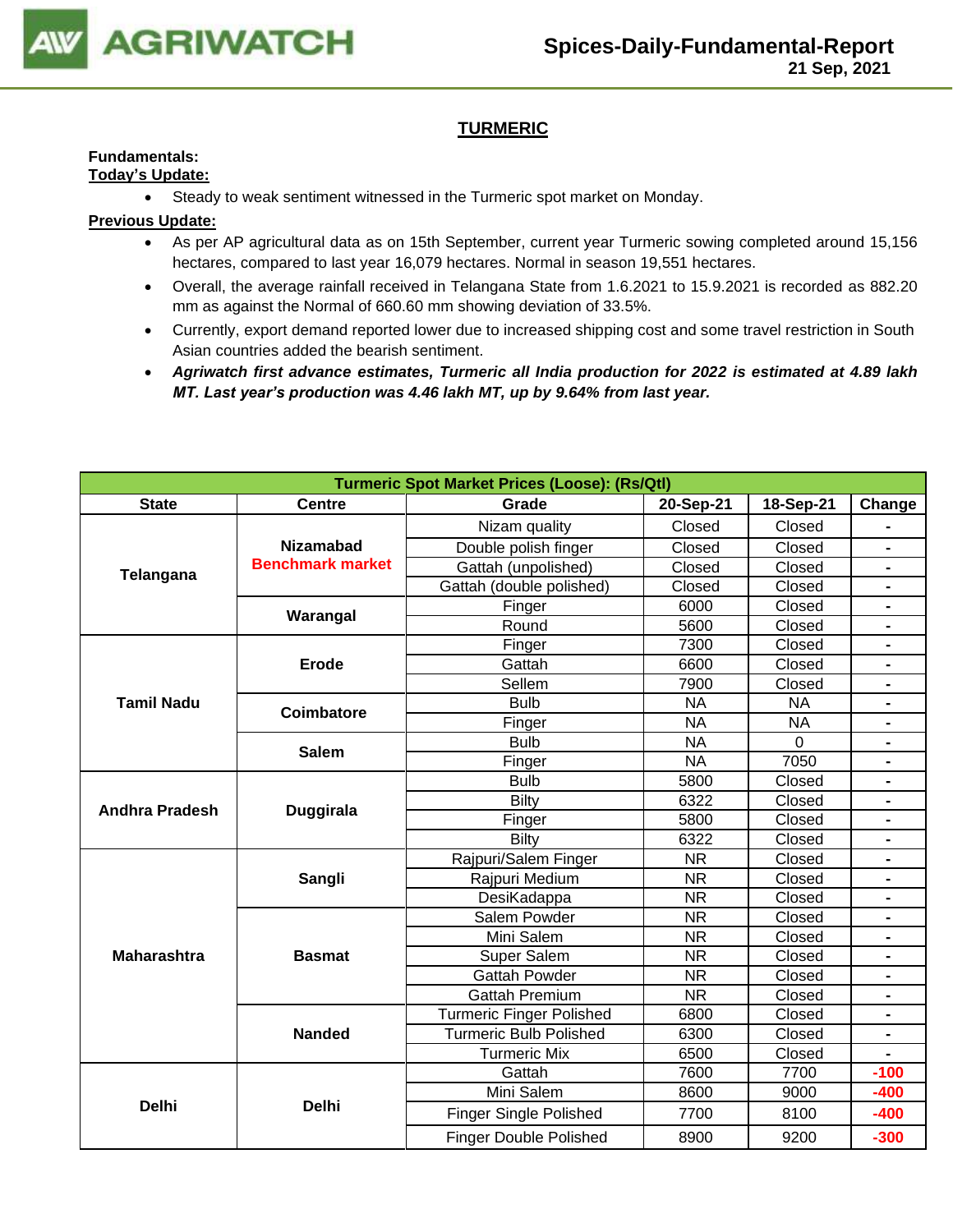

 **21 Sep, 2021**

| <b>State</b>                                                                                                                                                                                                         | Arrival & Off-take in bags $*(1 \text{ bag} = 75 \text{ Kg}), \#(1 \text{ bag} = 60 \text{ Kg})$ |                  |           |           |                |  |  |  |
|----------------------------------------------------------------------------------------------------------------------------------------------------------------------------------------------------------------------|--------------------------------------------------------------------------------------------------|------------------|-----------|-----------|----------------|--|--|--|
|                                                                                                                                                                                                                      | <b>Centre</b>                                                                                    | <b>Parameter</b> | 20-Sep-21 | 18-Sep-21 | Change         |  |  |  |
|                                                                                                                                                                                                                      |                                                                                                  | Arrival          | Closed    | Closed    |                |  |  |  |
|                                                                                                                                                                                                                      |                                                                                                  | Off-take         | Closed    | Closed    |                |  |  |  |
| <b>Nizamabad</b><br>Telangana<br>Warangal<br><b>Erode</b><br>Tamil Nadu<br>Coimbatore<br><b>Salem</b><br><b>Andhra Pradesh</b><br><b>Duggirala</b><br>Sangli<br><b>Maharashtra</b><br><b>Basmat</b><br><b>Nanded</b> |                                                                                                  | Arrival          | 60        | Closed    |                |  |  |  |
|                                                                                                                                                                                                                      |                                                                                                  | <b>Arrival</b>   | 1500      | Closed    |                |  |  |  |
|                                                                                                                                                                                                                      |                                                                                                  | Off-take         | 1500      | Closed    | -              |  |  |  |
|                                                                                                                                                                                                                      |                                                                                                  | <b>Arrival</b>   | NA.       | NA.       |                |  |  |  |
|                                                                                                                                                                                                                      |                                                                                                  | Arrival*         | ΝA        | 0.1       |                |  |  |  |
|                                                                                                                                                                                                                      |                                                                                                  | Arrival*         | 700       | Closed    | $\blacksquare$ |  |  |  |
|                                                                                                                                                                                                                      |                                                                                                  | Arrival#         | NR.       | Closed    | $\blacksquare$ |  |  |  |
|                                                                                                                                                                                                                      |                                                                                                  | Arrival*         | NR.       | Closed    | -              |  |  |  |
|                                                                                                                                                                                                                      |                                                                                                  | <b>Arrival</b>   | 1500      | Closed    | $\blacksquare$ |  |  |  |
|                                                                                                                                                                                                                      |                                                                                                  |                  |           |           | Arrival * Qtl  |  |  |  |

## **NCDEX-FUTURES MARKET**

| Turmeric <sup>1</sup> |               |       |       |        |              |               |             |       |           |
|-----------------------|---------------|-------|-------|--------|--------------|---------------|-------------|-------|-----------|
| <b>Contract</b>       | +/-\$         | Open  | High  | Low    | <b>Close</b> | <b>Volume</b> | Vol. Change | OI    | OI Change |
| <b>Sep-21</b>         | $\sim$ $\sim$ | $- -$ | $- -$ | $\sim$ | $- -$        | $\sim$ $\sim$ | $- -$       | $- -$ | $- -$     |
| <b>Oct-21</b>         | $- -$         | $- -$ | $- -$ | $- -$  | $- -$        | $- -$         | $- -$       | $- -$ | $- -$     |
| <b>Nov-21</b>         | $\sim$ $\sim$ | $- -$ | $- -$ | $- -$  | $- -$        | $- -$         | $- -$       | $- -$ | $- -$     |

| <b>Spread</b> | Sep-21        | <b>Oct-21</b> | <b>Nov-21</b>            |
|---------------|---------------|---------------|--------------------------|
| <b>Basis</b>  | $- -$         | $- -$         | $- -$                    |
| Sep-21        | $\sim$ $\sim$ | $\sim$ $\sim$ | $\overline{\phantom{a}}$ |
| <b>Oct-21</b> | $\sim$ $\sim$ | $\sim$ $\sim$ | $\overline{\phantom{a}}$ |

NB: Spot prices used for spread calculation is the basis Nizamabad for Nizam grade. Basis = Spot prices– Near month futures.

#### **NCDEX- STOCK POSITION**

| <b>Stocks</b>    | <b>Demat</b>                                                                        | <b>In-Process</b> | Total |
|------------------|-------------------------------------------------------------------------------------|-------------------|-------|
|                  | 18.09.2021<br>18.09.2021<br>1301<br>1301<br>$\sim$ $\sim$<br>$- -$<br>$- -$<br>1065 | 18.09.2021        |       |
| Sangli           |                                                                                     |                   |       |
| Erode            |                                                                                     |                   |       |
| <b>Nizamabad</b> |                                                                                     |                   | 1065  |
| Warangal         | $- -$                                                                               | $- -$             | $- -$ |

(**Quantity in MT)**

## **NCDEX Turmeric EED Wise Stock Position (Qty in MT) on 13th Sep, 2021**

| <b>EED</b>   | Sangli (Desi<br>Cuddapah) | <b>Sangli</b><br>(Rajapore) | <b>Nizamabad</b> | <b>Nizamabad</b><br>(Farmer Polished) | <b>Basmat</b><br>(Salem) | <b>Total</b> |
|--------------|---------------------------|-----------------------------|------------------|---------------------------------------|--------------------------|--------------|
| $10-0ct-21$  | $\sim$ $\sim$             | 237                         | 776              | $\overline{\phantom{m}}$              | $- -$                    | 1013         |
| $10-Nov-21$  | $\sim$ $\sim$             | 895                         | 190              | $\sim$ $\sim$                         | $\sim$ $\sim$            | 1085         |
| $10$ -Dec-21 | $- -$                     | 169                         | 166              | $\sim$ $\sim$                         | $- -$                    | 335          |
| $10$ -Jan-22 | $\sim$ $\sim$             | $- -$                       | 200              | $\sim$ $\sim$                         | $\sim$ $\sim$            | 200          |
| Total        | $\overline{\phantom{a}}$  | 1301                        | 1332             | $\overline{\phantom{m}}$              | $\sim$                   | 2633         |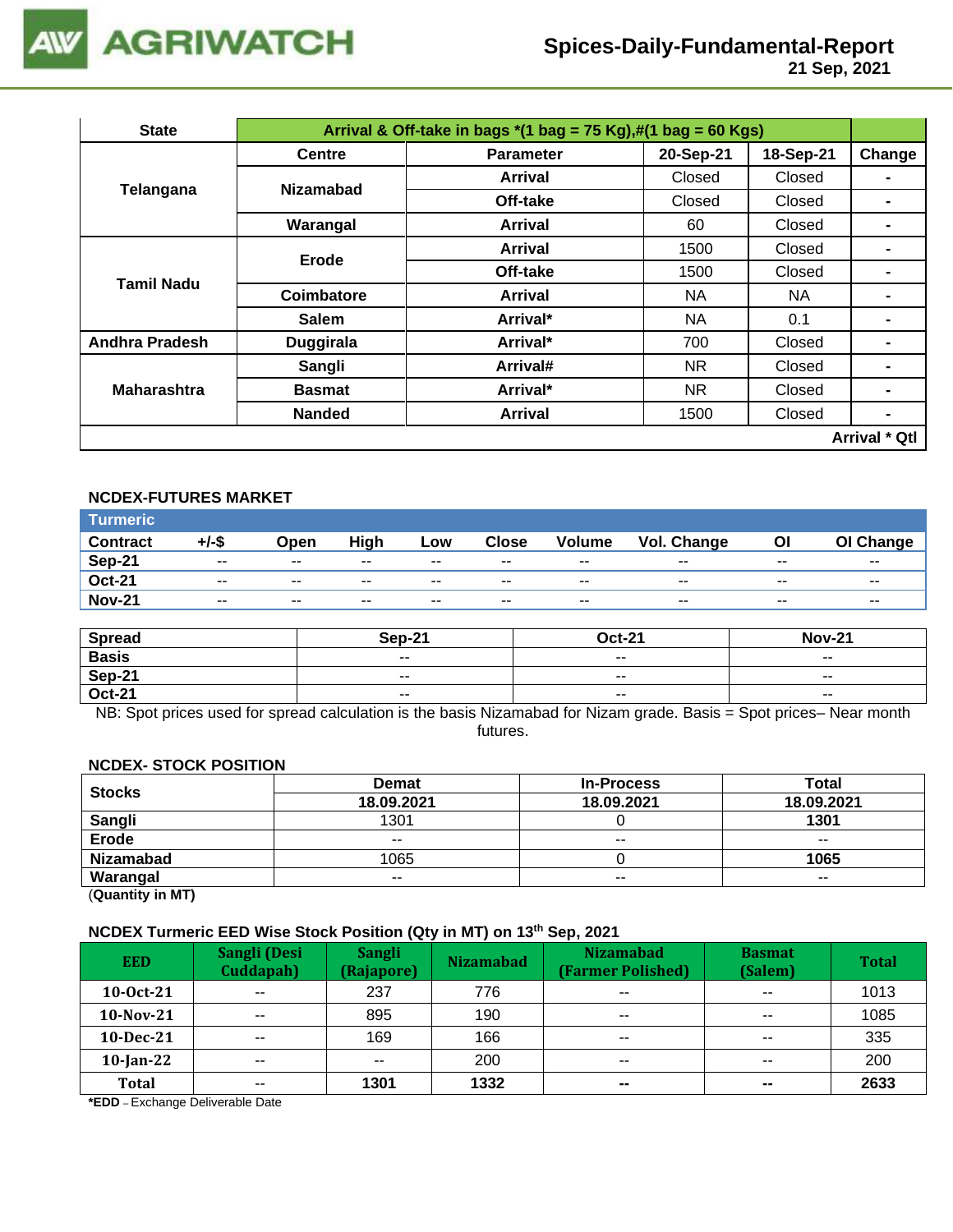

## **BLACK PEPPER**

## **Fundamentals:**

## **Today's Update:**

- Steady to firm sentiment witnessed in the Black pepper market on Monday.
- In the first 6 months of 2021, India's pepper exports increased by 43% in volume to 11,260 tons, up 57% over the same period last year. In which, sales of crushed pepper accounts for 54%.
- Vietnam pepper price on September 20 is in the range of 76,000 80,500 VND/kg. Consumption demand in winter and the coming year-end festival will push pepper prices to continue to increase in the coming time.
- In Dak Lak and Dak Nong provinces, today's pepper price is purchased at VND 78,500/kg. In Gia Lai province, today's pepper price is at VND 77,000/kg. Meanwhile in Dong Nai, pepper price today is at 76,000 VND/kg. In Ba Ria - Vung Tau province, today's pepper price is at VND 80,500/kg. In Binh Phuoc province, today's pepper price is purchased at 79,000 VND/kg.
- According to the Import-Export Department (Ministry of Industry and Trade), the export volume of pepper in August 2021 reached approximately 17 thousand tons - the lowest level since February 2021, worth 63.13 million USD, down 35.8% in volume and 33.6% in value compared to July 2021, down 2.4% in volume compared to August 2020 but increased sharply by 45.8% in value.
- The complicated development of the Covid-19 epidemic is the cause of Vietnam's pepper exports to decrease in August 2021. Generally in the first 8 months of 2021, pepper export is estimated at over 197 thousand tons, worth 654.6 million USD, down 2.3% in volume, but up 47.6% in value over the same period in 2020. In 2020, Vietnam's pepper exports will reach 285 thousand tons.
- The average export price of Vietnam's pepper in August 2021 reached \$3,736 per tonne the highest level since January 2018, an increase of 3.4% compared to July 2021 and a sharp increase of 49.4% compared to July 2021. with August 2020. Generally, in the first eight months of 2021, the average export price of Vietnam's pepper reached \$3,321 per ton, up 51.1% over the same period in 2020. The sharp increase in export prices of pepper contributed greatly to the level. the general increase of the whole pepper industry in Vietnam. This is considered a very positive signal in the context of the decrease in export prices of many other agricultural products.
- Indonesia's pepper exports in the first 6 months of the year reached 20,800 tons, down 1.9% compared to last year.

- In India, pepper growers are concerned about the increasing share of Sri Lankan pepper in the market. As per trade sources, the reason is that the Revenue Administration at the Port of Tuticorin has released a stockpile of about 500 tons of Sri Lankan black pepper. This is the backlog of goods in the period from April to May. This situation is forecasted to impact and cause Indian domestic prices to tend to go down.
- The average export price of Vietnam's pepper in August 2021 has reached \$3,736/ton. This is the highest price of export pepper since January 2018. This price has increased by 3.4% compared to July 2021 and sharply increased by 49.4% compared to August last year.
- Shortage of containers and international freight rates skyrocketed affect pepper exports.
- World pepper market will be active in the third quarter of 2021 due to an increase in demand after the US and European countries relax social distancing measures. Pepper prices are expected to stay high due to reduced supplies from Brazil, Indonesia and Vietnam, as per VPA.
- *According to the International Pepper Organization (IPC), Vietnam's 2021 pepper harvest will reach 180,000 MT, down 40,000 tons compared to the previous forecast, and 60,000 tons lower (down 25%) compared to with the 2020 harvest.*
- According to International Pepper Organization (IPC), in 2021, global pepper production is expected to reach 555 thousand tons, down 21 thousand tons compared to 2020 (576 thousand tons).
- Global pepper exports in 2020 recorded a slight increase of 2% at 481 thousand tons. The top three exporters are Vietnam, Brazil and Indonesia with a total market share of 89%.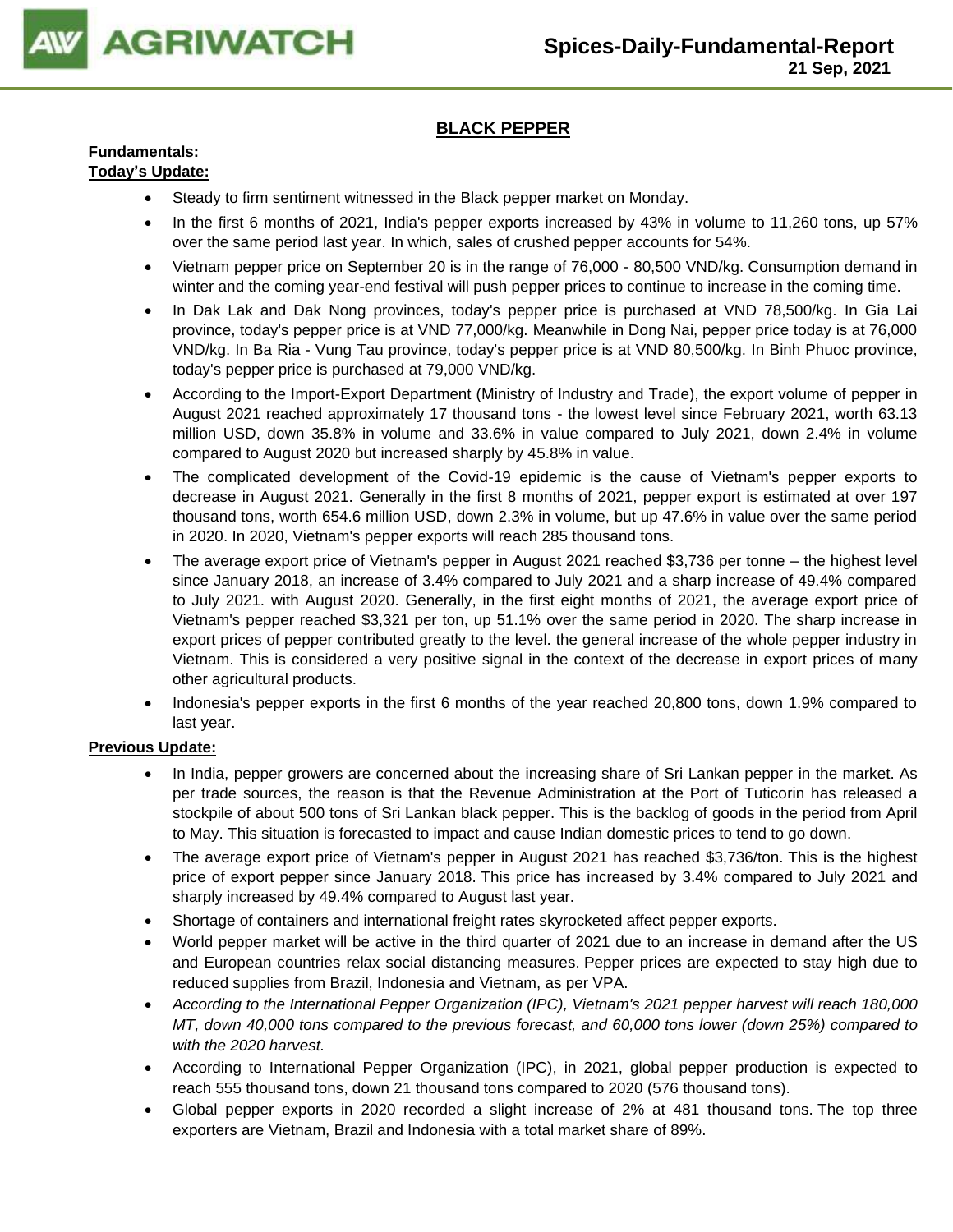| <b>Black Pepper Spot Market Prices (Loose): (Rs/Qtl)</b> |                         |                                        |           |           |                |  |  |
|----------------------------------------------------------|-------------------------|----------------------------------------|-----------|-----------|----------------|--|--|
| <b>State</b>                                             | <b>Centre</b>           | Grade                                  | 20-Sep-21 | 18-Sep-21 | Change         |  |  |
| Kerala                                                   | Kochi                   | Ungarbled                              | 39700     | 39600     | 100            |  |  |
|                                                          | <b>Benchmark market</b> | Garbled                                | 41700     | 41600     | 100            |  |  |
| Karnataka                                                | Chikkamagaluru          | Ungarbled                              | 40500     | Closed    | $\blacksquare$ |  |  |
|                                                          |                         | Unpolished                             | 43500     | 43500     | <b>Unch</b>    |  |  |
| <b>Delhi</b>                                             | <b>New Delhi</b>        | Number 11.5                            | 46000     | 46000     | <b>Unch</b>    |  |  |
|                                                          |                         | <b>Arrivals &amp; Off-take in Tons</b> |           |           |                |  |  |
| <b>State</b>                                             | <b>Centre</b>           | <b>Parameter</b>                       | 20-Sep-21 | 18-Sep-21 | Change         |  |  |
|                                                          |                         | Arrivals                               | 23        | NA        |                |  |  |
| Kerala                                                   | Kochi                   | Off-take                               | 23        | <b>NA</b> | $\blacksquare$ |  |  |

| <b>Black Pepper FOB Prices (USD/MT)</b> |                                  |                          |                                           |                                            |                                        |                              |  |  |  |
|-----------------------------------------|----------------------------------|--------------------------|-------------------------------------------|--------------------------------------------|----------------------------------------|------------------------------|--|--|--|
| Date                                    | <b>Brazil</b><br><b>ASTA 570</b> | ex Kochi<br>(India) ASTA | Lampung<br>(Indonesia)<br><b>ASTA 570</b> | Kuching (Sarawak,<br><b>Malaysia) ASTA</b> | <b>Ho Chi Minh</b><br>(Vietnam) 500g/l | Ho Chi<br><b>Minh 550g/l</b> |  |  |  |
| 10-09-21                                | 4050                             | 5659                     | 4299                                      | 6020                                       | 4115                                   | 4215                         |  |  |  |
| 13-09-21                                | 4050                             | 5653                     | 4299                                      | 6020                                       | 4115                                   | 4215                         |  |  |  |
| 14-09-21                                | 4050                             | 5650                     | 4369                                      | 6020                                       | 4115                                   | 4215                         |  |  |  |
| 15-09-21                                | 4050                             | 5659                     | 4370                                      | 6020                                       | 4115                                   | 4215                         |  |  |  |
| 16-09-21                                | 4000                             | 5654                     | 4375                                      | 6020                                       | 4140                                   | 4240                         |  |  |  |
| 17-09-21                                | 4000                             | 5648                     | 4376                                      | 6020                                       | 4140                                   | 4240                         |  |  |  |
| 20-09-21                                | 4000                             | $\overline{\phantom{0}}$ | 4371                                      | 6020                                       | 4140                                   | 4240                         |  |  |  |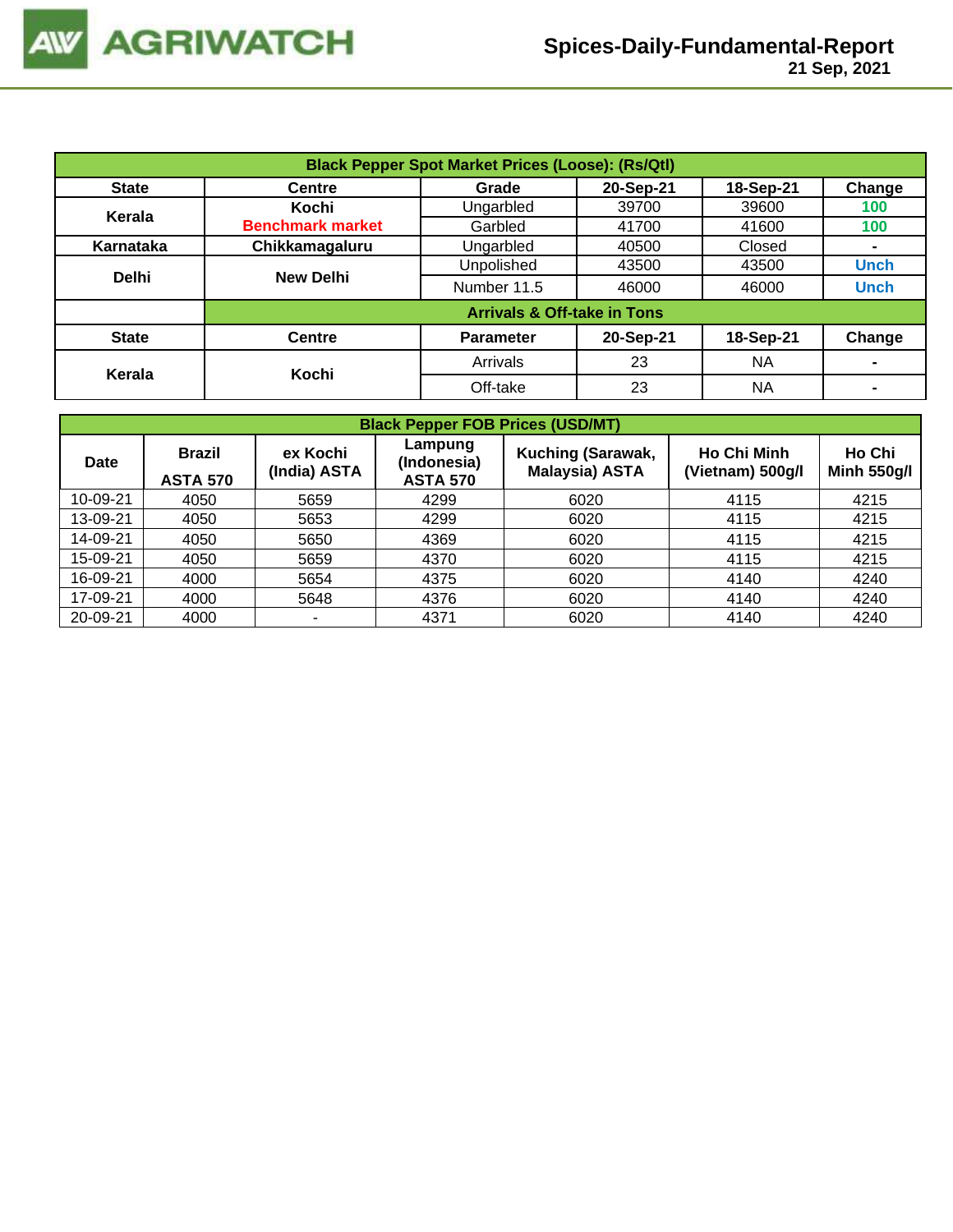

## **JEERA (CUMIN SEED)**

## **Fundamentals: Today's Update:**

• Steady to weak sentiment witnessed in Jeera Unjha spot market on Monday.

- As we expected, buyers are active in the spot market from lower prices level. Festive demand likely to start at Jeera major markets in Gujarat and Rajasthan.
- Farmers and stockists are only interested to releasing their produce at higher prices level.
- Current year Jeera sowing area may shift towards Soybean, Groundnut, Coriander, Ajwain, Fennel due to higher prices, sowing will start from October mid-week.
- *As per the Agriwatch production estimate, Jeera production for 2021-22 (marketing period) is estimated at 391,801 MT (around 71 lakh bags each of 55 kg) compared to last year's 451,451 MT (82 lakh bags).*

|                                                            | Jeera (Cumin Seed) Spot Market Prices (Loose): (Rs/Qtl) |                                            |           |           |                |  |  |  |  |
|------------------------------------------------------------|---------------------------------------------------------|--------------------------------------------|-----------|-----------|----------------|--|--|--|--|
| <b>State</b>                                               | <b>Centre</b>                                           | Grade                                      | 20-Sep-21 | 18-Sep-21 | Change         |  |  |  |  |
|                                                            | Unjha                                                   | Local                                      | 13600     | 13600     | <b>Unch</b>    |  |  |  |  |
|                                                            | <b>Benchmark market</b>                                 | <b>NCDEX Quality</b>                       | 14800     | 14800     | <b>Unch</b>    |  |  |  |  |
|                                                            |                                                         | Poojari type /Machine Cut                  | 15500     | 15500     | <b>Unch</b>    |  |  |  |  |
|                                                            |                                                         | 1% Singapore                               | 14550     | 14550     | <b>Unch</b>    |  |  |  |  |
|                                                            | <b>Mundra Port (FoR)</b>                                | 2% Singapore                               | 14300     | 14300     | <b>Unch</b>    |  |  |  |  |
| Gujarat                                                    |                                                         | 1 % European                               | 15050     | 15050     | <b>Unch</b>    |  |  |  |  |
|                                                            |                                                         | 2% European                                | 14800     | 14800     | <b>Unch</b>    |  |  |  |  |
|                                                            | Rajkot                                                  | Local                                      | <b>NA</b> | 13250     |                |  |  |  |  |
|                                                            | Patan                                                   | Local                                      | Closed    | 13030     |                |  |  |  |  |
|                                                            | <b>Dhrol</b>                                            | Local                                      | <b>NA</b> | <b>NA</b> | $\blacksquare$ |  |  |  |  |
|                                                            | Gondal                                                  | Local                                      | 13255     | 13355     | $-100$         |  |  |  |  |
| Jodhpur<br><b>Merta City</b><br>Rajasthan<br><b>Nagaur</b> |                                                         | Local                                      | 13500     | 13900     | $-400$         |  |  |  |  |
|                                                            |                                                         | Local                                      | 14300     | 14500     | $-200$         |  |  |  |  |
|                                                            |                                                         | Local                                      | 14000     | 14500     | $-500$         |  |  |  |  |
|                                                            | <b>Anandpur Kalu</b>                                    | Local                                      | 14200     | 14500     | $-300$         |  |  |  |  |
| <b>Delhi</b>                                               | <b>New Delhi</b>                                        | Ganesh                                     | 15100     | 15200     | $-100$         |  |  |  |  |
|                                                            |                                                         | Poojari type / Machine Cut                 | 16400     | 16500     | $-100$         |  |  |  |  |
|                                                            |                                                         | Arrival & Off-take in bags (1 bag = 55 kg) |           |           |                |  |  |  |  |
| <b>State</b>                                               | <b>Centre</b>                                           | <b>Parameter</b>                           | 20-Sep-21 | 18-Sep-21 | Change         |  |  |  |  |
|                                                            | Unjha                                                   | Arrival                                    | 3000      | 4000      | $-1000$        |  |  |  |  |
|                                                            |                                                         | Off-take                                   | 3000      | 4000      | $-1000$        |  |  |  |  |
|                                                            | Rajkot                                                  | Arrival*                                   | <b>NA</b> | 1300      | $\blacksquare$ |  |  |  |  |
| Gujarat                                                    | Patan                                                   | Arrival*                                   | Closed    | 11        |                |  |  |  |  |
|                                                            | <b>Dhrol</b>                                            | Arrival*                                   | <b>NA</b> | <b>NA</b> |                |  |  |  |  |
|                                                            | Gondal                                                  | Arrival                                    | 774       | 1125      | $-351$         |  |  |  |  |
|                                                            | Jodhpur                                                 | Arrival                                    | 1000      | 800       | 200            |  |  |  |  |
|                                                            | <b>Merta City</b>                                       | Arrival                                    | 2000      | 1500      | 500            |  |  |  |  |
| Rajasthan                                                  | <b>Nagaur</b>                                           | Arrival                                    | <b>NA</b> | <b>NA</b> |                |  |  |  |  |
|                                                            | <b>Anandpur Kalu</b>                                    | Arrival                                    | <b>NA</b> | <b>NA</b> |                |  |  |  |  |
|                                                            |                                                         |                                            |           |           | Arrival * Qtl  |  |  |  |  |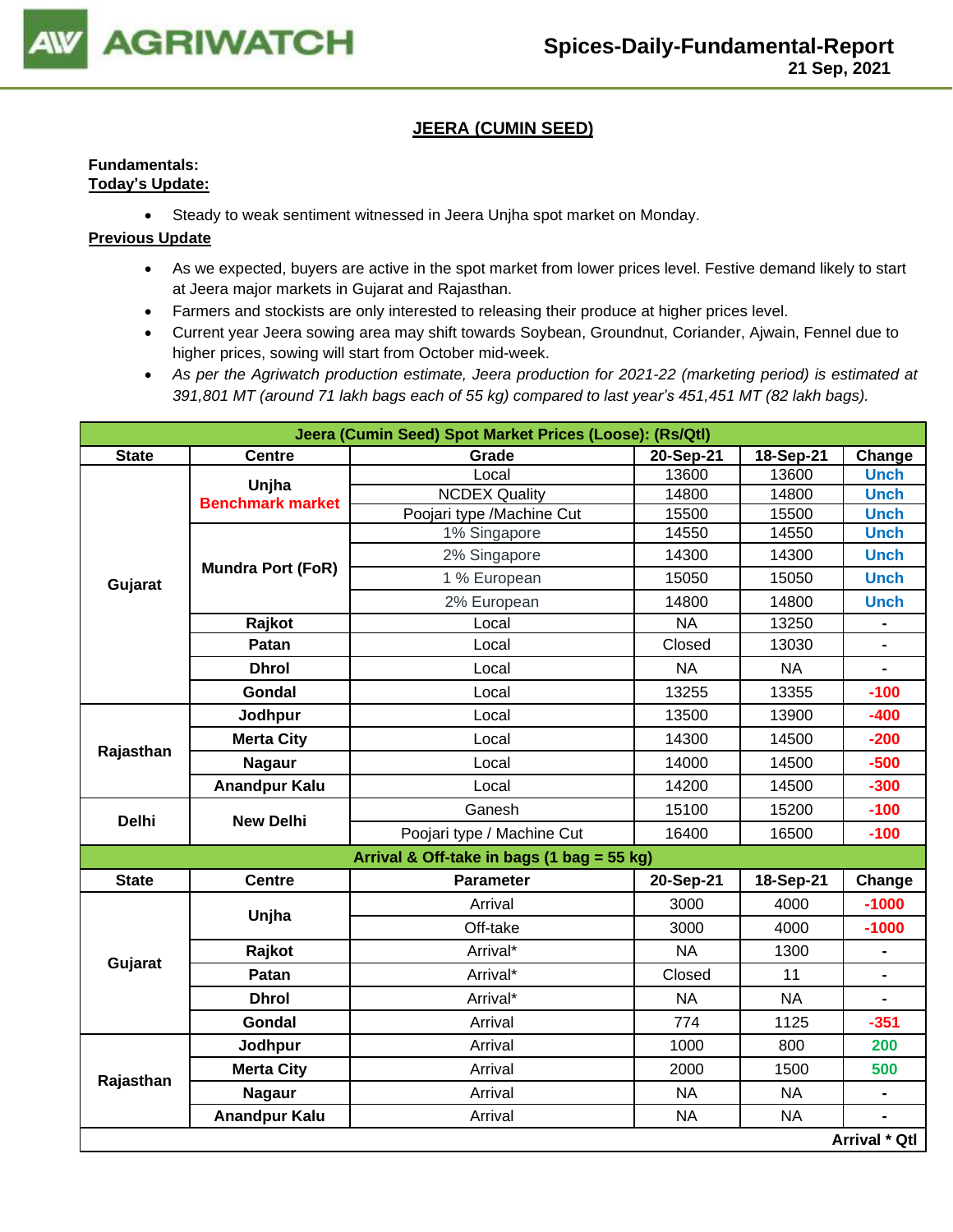

## **NCDEX-FUTURES MARKET**

| Jeera (Cumin Seed) |                          |       |       |       |              |                          |             |       |           |
|--------------------|--------------------------|-------|-------|-------|--------------|--------------------------|-------------|-------|-----------|
| <b>Contract</b>    | $+/-$ \$                 | Open  | High  | Low   | <b>Close</b> | <b>Volume</b>            | Vol. Change | ΟI    | OI Change |
| Sep-21             | $- -$                    | $- -$ | $- -$ | $- -$ | $- -$        | $- -$                    | $- -$       | $- -$ | $- -$     |
| <b>Oct-21</b>      | $\overline{\phantom{a}}$ | $- -$ | $- -$ | $- -$ | $- -$        | $\overline{\phantom{a}}$ | $- -$       | $- -$ | $- -$     |
| <b>Nov-21</b>      | $- -$                    | $- -$ | $- -$ | $- -$ | $- -$        | $- -$                    | $- -$       | $- -$ | $- -$     |

| <b>Spread</b> | <b>Sep-21</b> | <b>Oct-21</b>            | <b>Nov-21</b>            |
|---------------|---------------|--------------------------|--------------------------|
| <b>Basis</b>  | $- -$         | $- -$                    | $- -$                    |
| Sep-21        | $- -$         | $\sim$ $\sim$            | $- -$                    |
| <b>Oct-21</b> | $- -$         | $\overline{\phantom{a}}$ | $\overline{\phantom{a}}$ |

NB: Spread was done by taking Spot prices at Unjha or NCDEX Quality. Basis = Spot prices– Near month futures.

#### **NCDEX- STOCK POSITION**

|               | Demat      | <b>In-Process</b> | Total      |  |
|---------------|------------|-------------------|------------|--|
| <b>Stocks</b> | 18.09.2021 | 18.09.2021        | 18.09.2021 |  |
| Jodhpur       | $- -$      | $- -$             | $- -$      |  |
| Unjha         | 2999       | 56                | 3055       |  |

(**Quantity in MT)**

## **NCDEX Jeera (Cumin Seed) EED Wise Stock Position Qty in MT on 13th Sep, 2021**

| EED          | <b>Jodhpur</b> | Unjha | <b>Total</b> |
|--------------|----------------|-------|--------------|
| 10-Oct-21    | $- -$          | 2319  | 2319         |
| 10-Nov-21    | $- -$          | 329   | 329          |
| 10-Dec-21    | $\sim$ $\sim$  | 177   | 177          |
| 10-Jan-22    | $\sim$ $\sim$  | 48    | 48           |
| 10-Feb-22    | $- -$          | 534   | 534          |
| <b>Total</b> | $\sim$ $\sim$  | 3407  | 3407         |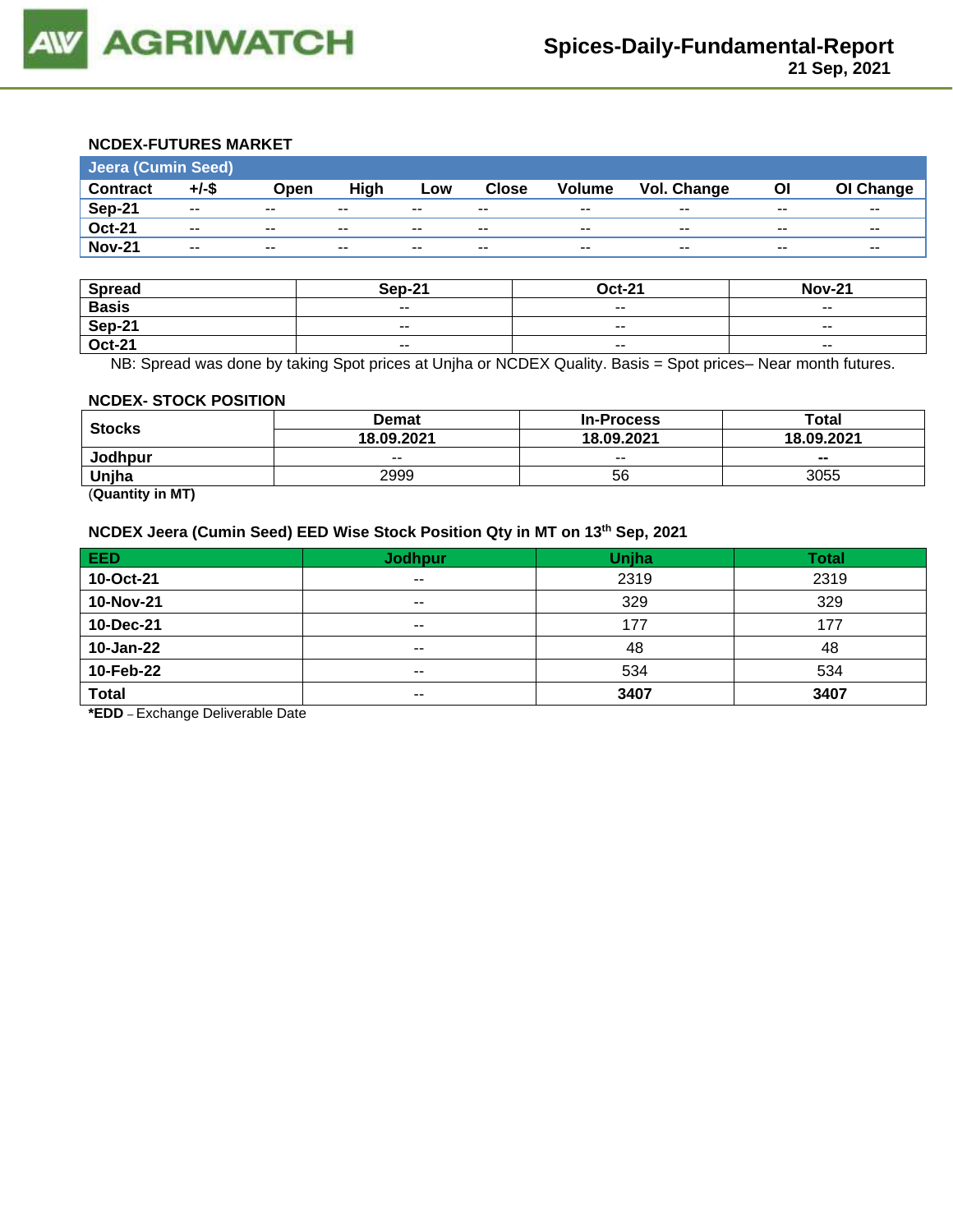

## **CARDAMOM**

#### **Fundamentals**

## **Today's Update:**

• Steady to weak sentiment witnessed in Cardamom spot market on Monday.

- Cardamom first round picking activity is continuing in Kerala growing regions.
- India's production for the coming marketing year 2021-22 (already started from August) expected better around 30,000 MT also put the cap on prices.
- Lower supply reported as Cardamom planters are not interested to releasing their produce at lower level.
- Cardamom planters were received higher prices last two years, therefore, they are taking care of their plants and favourable weather condition, is the main reason for expecting good crop in the coming year.
- As we expected earlier, the new Cardamom supply pressurizes the prices from higher levels due to increased production.
- Agriwatch estimates for 2020-21, India's Cardamom production would be around 22,000 23,000 MT, due to favourable weather conditions. Last year it was 19,000 – 20,000 MT.

| <b>Small Cardamom Spot Market Prices (Loose): (Rs/Kg)</b>      |                         |                  |           |           |                |  |  |
|----------------------------------------------------------------|-------------------------|------------------|-----------|-----------|----------------|--|--|
| <b>Auction Price</b><br>18-Sep-21<br><b>State</b><br>20-Sep-21 |                         |                  |           |           |                |  |  |
| Kerala                                                         | <b>Kumily</b>           | <b>Max price</b> | <b>NA</b> | 1359      | -              |  |  |
|                                                                | <b>Benchmark market</b> | Avg. Price       | NA        | 1032      | Ξ.             |  |  |
|                                                                |                         | <b>Medium</b>    | 1000      | 1000      | <b>Unch</b>    |  |  |
|                                                                |                         | 6.5 (Bold)       | 1100      | 1150      | $-50$          |  |  |
| <b>Delhi</b>                                                   | <b>New Delhi</b>        | 7 (Bold)         | 1300      | 1350      | $-50$          |  |  |
|                                                                |                         | 7.5 (Bold)       | 1500      | 1550      | $-50$          |  |  |
|                                                                |                         | 8 (Bold)         | 1800      | 1850      | $-50$          |  |  |
| Large Cardamom Spot Market Prices: (Rs/Kg)                     |                         |                  |           |           |                |  |  |
|                                                                | Singtam                 | <b>Badadana</b>  | NA        | NA        | ۰.             |  |  |
|                                                                | Singtam                 | Chotadana        | <b>NA</b> | <b>NA</b> | $\blacksquare$ |  |  |
| <b>Sikkim</b>                                                  | Gangtok                 | <b>Badadana</b>  | <b>NA</b> | <b>NA</b> | Ξ.             |  |  |
|                                                                | Gangtok                 | Chotadana        | <b>NA</b> | <b>NA</b> | ۰              |  |  |
| <b>West Bengal</b>                                             | <b>Siliguri</b>         | <b>Badadana</b>  | NA        | NA        | ۰              |  |  |
|                                                                | <b>Siliguri</b>         | Chotadana        | NA        | <b>NA</b> | ۰              |  |  |
| Arrival & Off-take in Kg                                       |                         |                  |           |           |                |  |  |
| <b>State</b>                                                   | <b>Parameter</b>        | <b>Centre</b>    | 20-Sep-21 | 18-Sep-21 | Change         |  |  |
| Kerala                                                         |                         | <b>Arrivals</b>  | NA        | 57366     | ۰              |  |  |
|                                                                | <b>Kumily</b>           | Off-take         | <b>NA</b> | 54751     |                |  |  |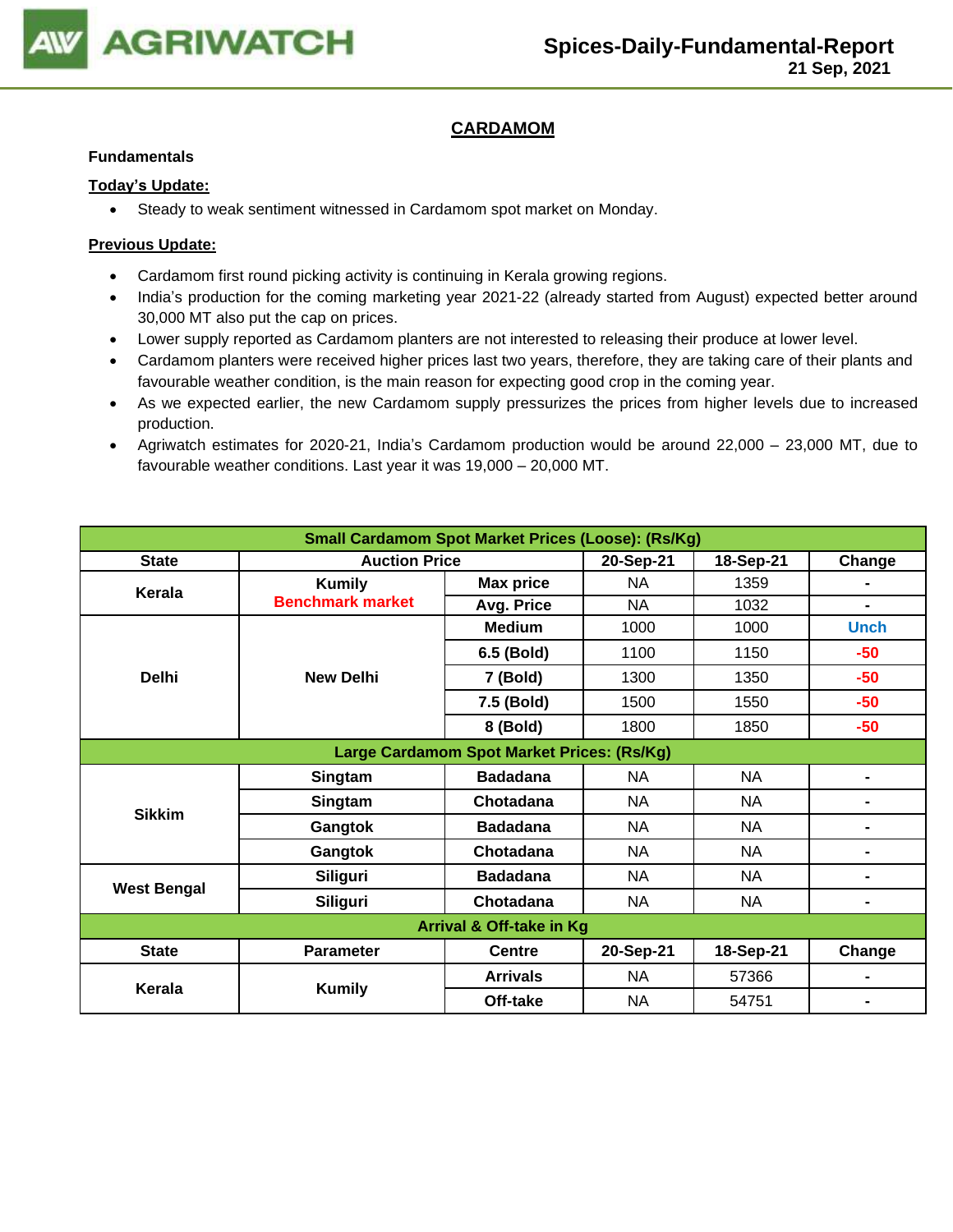

## **MCX-FUTURES MARKET**

| <b>Cardamom</b> |          |                          |       |       |               |                          |             |       |           |
|-----------------|----------|--------------------------|-------|-------|---------------|--------------------------|-------------|-------|-----------|
| <b>Contract</b> | $+/-$ \$ | Open                     | High  | Low   | <b>Close</b>  | Volume                   | Vol. Change | Οl    | OI Change |
| <b>Sep-21</b>   | $- -$    | $\sim$ $\sim$            | $- -$ | $- -$ | $\sim$ $\sim$ | $\overline{\phantom{a}}$ | $- -$       | $- -$ | $- -$     |
| <b>Oct-21</b>   | $- -$    | $-$                      | $- -$ | $- -$ | $- -$         | $\overline{\phantom{a}}$ | $- -$       | $- -$ | $- -$     |
| <b>Nov-21</b>   | $- -$    | $\overline{\phantom{a}}$ | $- -$ | $- -$ | $- -$         | $\overline{\phantom{a}}$ | $- -$       | $- -$ | $- -$     |

| <b>Spread</b> | <b>Sep-21</b>                                  | <b>Oct-21</b>            | <b>Nov-21</b>            |
|---------------|------------------------------------------------|--------------------------|--------------------------|
| <b>Basis</b>  | $\hspace{0.1mm}-\hspace{0.1mm}-\hspace{0.1mm}$ | $-$                      | $- -$                    |
| Sep-21        | $- -$                                          | $- -$                    | $- -$                    |
| <b>Oct-21</b> | $\hspace{0.1mm}-\hspace{0.1mm}-\hspace{0.1mm}$ | $\overline{\phantom{a}}$ | $\overline{\phantom{a}}$ |

NB: Spread was done by taking Spot prices of Average quality prices. Basis = Spot prices– Near month futures.

## **MCX- STOCK POSITION**

| <b>Stocks</b> | <b>Demat</b>             | <b>In-Process</b>        | Total                    |  |
|---------------|--------------------------|--------------------------|--------------------------|--|
|               | 18.09.2021               | 18.09.2021               | 18.09.2021               |  |
| Vandanmedu    | $\overline{\phantom{0}}$ | $\overline{\phantom{0}}$ | $\overline{\phantom{0}}$ |  |
| T.N.(Bodi)    | $- -$                    | $- -$                    | $- -$                    |  |
| $\sim$        |                          |                          |                          |  |

(**Quantity in MT)**

#### **MCX Cardamom EED Wise Stock Position Qty in MT on 13th Sep, 2021**

| -6<br>- 2                | Vandanmedu | odi)<br>$\sqrt{2}$ | otal                     |
|--------------------------|------------|--------------------|--------------------------|
| $\blacksquare$           | $- -$      | $- -$              | $- -$                    |
| $\overline{\phantom{a}}$ | $- -$      | $- -$              | $\overline{\phantom{a}}$ |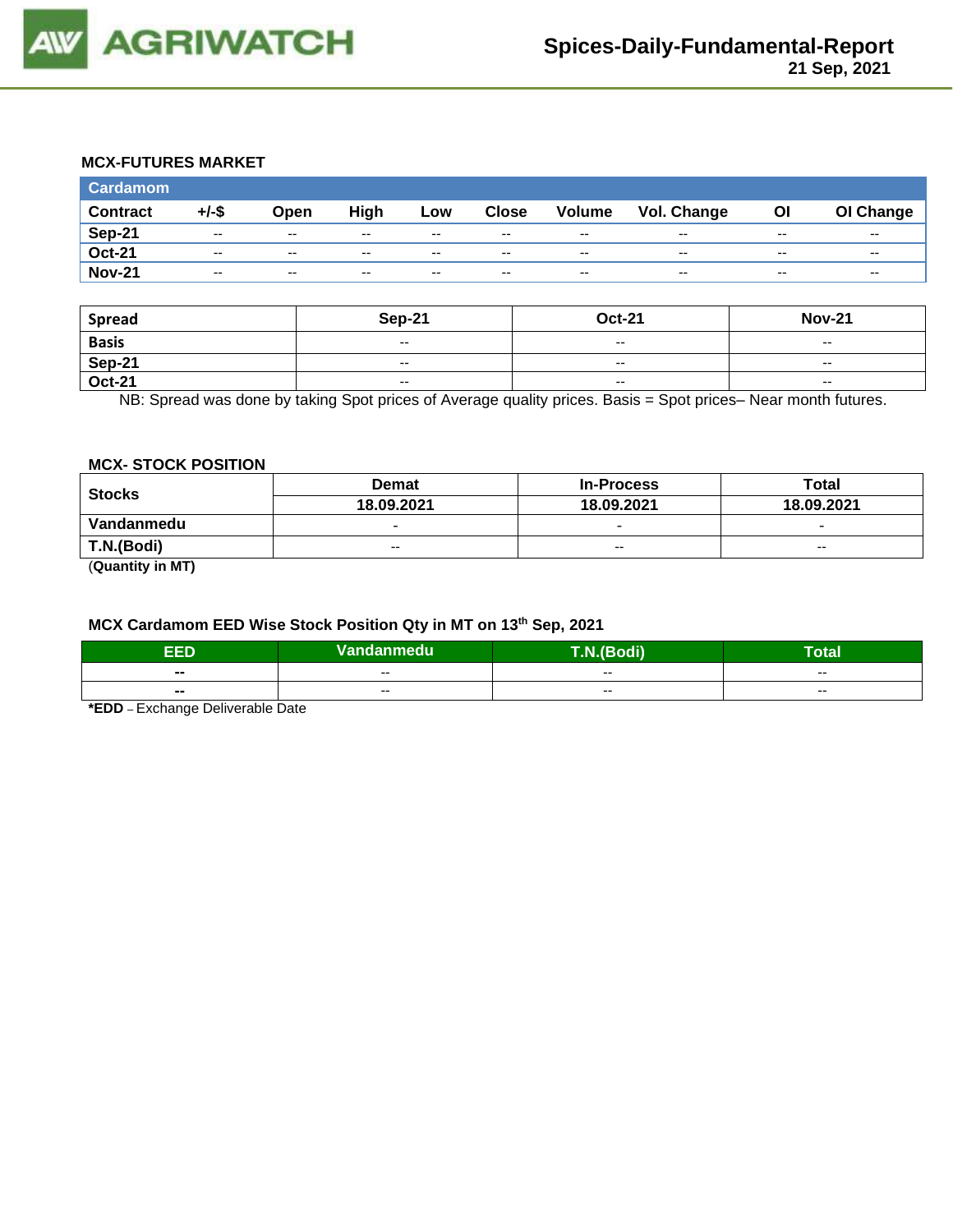

## **CORIANDER SEED**

## **Fundamentals:**

## **Today's Update:**

• Steady to weak sentiment witnessed in Coriander spot market on Monday.

- Farmers want to release their produce at higher prices only. At Kota mandi, supply last week down by 10% compared to previous week.
- We expect buyers likely to act in the spot market from prevailing prices level. Buyers reported being active at the spot market as ending stocks slowly come down.
- Buyers from consumer center like Bihar, UP are active in the spot market mainly in Gondal, Kota, Ramganj etc. mandi due to good quality.
- Agriwatch estimates lower ending stocks for 2021-22 (marketing year) likely to support Coriander prices in the coming days.
- As per Agriwatch production estimate, Coriander production for 2021-22 (marketing year) is estimated at 342,435 MT (85 lakh bags) compared to last year's 352,316 MT (88 lakh bags, 1 bag = 40 kg).

| <b>Coriander Spot Market Prices (Loose): (Rs/Qtl)</b> |                               |                                                 |           |           |                |  |  |
|-------------------------------------------------------|-------------------------------|-------------------------------------------------|-----------|-----------|----------------|--|--|
| <b>State</b>                                          | <b>Centre</b>                 | Grade (New)<br>20-Sep-21<br>18-Sep-21<br>Change |           |           |                |  |  |
|                                                       |                               | Eagle                                           | 7100      | 7300      | $-200$         |  |  |
|                                                       | Kota<br><b>Benchmark</b>      | Eagle(Split)                                    | 7400      | 7800      | $-400$         |  |  |
|                                                       | market                        | Badami                                          | 6800      | 7000      | $-200$         |  |  |
|                                                       |                               | Badami(Split)                                   | 7100      | 7500      | $-400$         |  |  |
|                                                       |                               | Eagle                                           | 7050      | 7100      | $-50$          |  |  |
|                                                       |                               | Eagle(Split)                                    | 7050      | 7100      | $-50$          |  |  |
|                                                       | Ramganj                       | Badami                                          | 6850      | 6900      | $-50$          |  |  |
| Rajasthan                                             |                               | Badami(Split)                                   | 6850      | 6900      | $-50$          |  |  |
|                                                       |                               | Scooter                                         | 8150      | 8200      | $-50$          |  |  |
|                                                       |                               | Eagle                                           | 6900      | 6900      | <b>Unch</b>    |  |  |
|                                                       | <b>Baran</b>                  | Badami                                          | 6700      | 6700      | <b>Unch</b>    |  |  |
|                                                       | <b>Bhawani</b>                | Eagle                                           | <b>NR</b> | <b>NA</b> |                |  |  |
|                                                       |                               | Badami                                          | <b>NR</b> | <b>NA</b> | $\blacksquare$ |  |  |
|                                                       |                               | Scooter                                         | <b>NR</b> | <b>NA</b> | $\blacksquare$ |  |  |
|                                                       |                               | Double Paroot                                   | <b>NR</b> | <b>NA</b> | $\overline{a}$ |  |  |
|                                                       |                               | Badami                                          | 6700      | 6900      | $-200$         |  |  |
|                                                       | Guna                          | Eagle                                           | 7000      | 7300      | $-300$         |  |  |
|                                                       |                               | Scooter                                         | 7500      | 7600      | $-100$         |  |  |
| <b>Madhya Pradesh</b>                                 |                               | Badami                                          | Closed    | 6700      | $\blacksquare$ |  |  |
|                                                       | <b>Neemuch</b>                | Eagle                                           | Closed    | 6900      | $\blacksquare$ |  |  |
|                                                       |                               | Scooter                                         | Closed    | <b>NA</b> | $\blacksquare$ |  |  |
|                                                       | <b>Gondal</b>                 | Badami                                          | 7205      | 7105      | 100            |  |  |
| Gujarat                                               |                               | Eagle                                           | 7500      | 7425      | 75             |  |  |
|                                                       |                               | Eagle (Dal)                                     | <b>NR</b> | <b>NR</b> | $\blacksquare$ |  |  |
| <b>Delhi</b>                                          | <b>Khari Baoli</b><br>(Delhi) | Eagle                                           | <b>NR</b> | <b>NR</b> | $\blacksquare$ |  |  |
|                                                       |                               | Scooter                                         | <b>NR</b> | <b>NR</b> | $\blacksquare$ |  |  |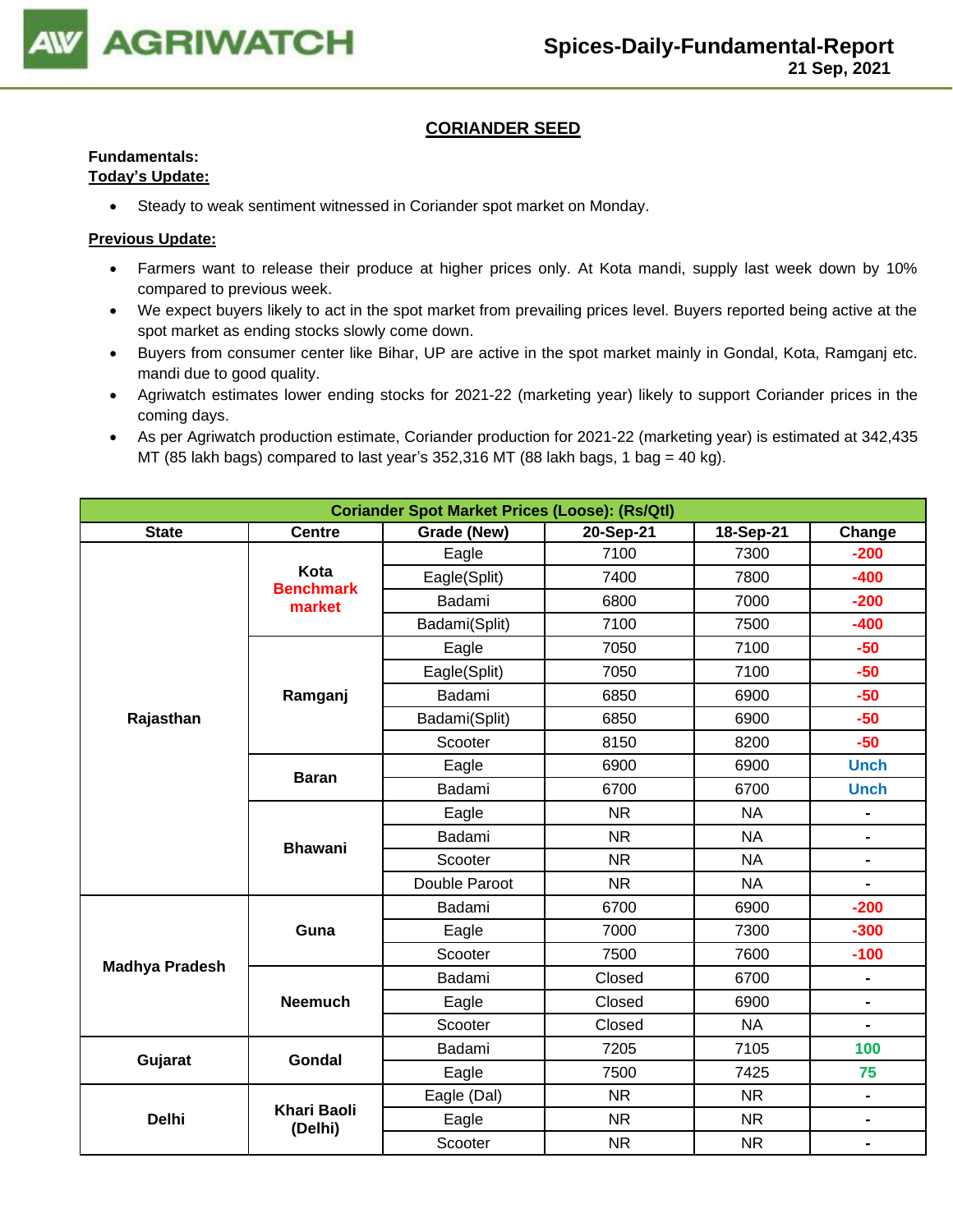

| Arrival & Off-take in bags (1 bag = 40 kg) |                |               |           |           |                |  |  |
|--------------------------------------------|----------------|---------------|-----------|-----------|----------------|--|--|
| <b>State</b>                               |                | <b>Centre</b> | 20-Sep-21 | 18-Sep-21 | Change         |  |  |
|                                            | Kota           | Arrival       | 500       | 300       | 200            |  |  |
|                                            |                | Offtake       | 500       | 300       | 200            |  |  |
|                                            | Ramganj        | Arrival       | 2500      | 5000      | $-2500$        |  |  |
|                                            |                | Offtake       | 2500      | 5000      | $-2500$        |  |  |
| Rajasthan                                  | <b>Baran</b>   | Arrival       | 700       | 200       | 500            |  |  |
|                                            |                | Offtake       | 700       | 200       | 500            |  |  |
|                                            | <b>Bhawani</b> | Arrival       | <b>NR</b> | NA        | $\blacksquare$ |  |  |
|                                            |                | Offtake       | NR.       | NA        | $\blacksquare$ |  |  |
|                                            | Guna           | Arrival       | 2000      | 500       | 1500           |  |  |
|                                            |                | Offtake       | 2000      | 500       | 1500           |  |  |
| <b>Madhya Pradesh</b>                      | <b>Neemuch</b> | Arrival       | Closed    | 900       | $\blacksquare$ |  |  |
|                                            |                | Offtake       | Closed    | 900       | -              |  |  |

## **NCDEX-FUTURES MARKET**

| <b>Coriander</b> |          |                          |       |                          |               |                          |             |                          |                          |
|------------------|----------|--------------------------|-------|--------------------------|---------------|--------------------------|-------------|--------------------------|--------------------------|
| <b>Contract</b>  | $+/-$ \$ | Open                     | High  | Low                      | Close         | <b>Volume</b>            | Vol. Change | Οl                       | OI Change                |
| Sep-21           | $- -$    | $- -$                    | $- -$ | $\overline{\phantom{m}}$ | $- -$         | $\overline{\phantom{a}}$ | $- -$       | $\overline{\phantom{a}}$ | $\overline{\phantom{m}}$ |
| <b>Oct-21</b>    | $- -$    | $\sim$ $\sim$            | $- -$ | $- -$                    | $\sim$ $\sim$ | $- -$                    | $- -$       | $- -$                    | $\overline{\phantom{a}}$ |
| <b>Nov-21</b>    | $- -$    | $\overline{\phantom{a}}$ | $- -$ | $- -$                    | $- -$         | $- -$                    | $- -$       | $- -$                    | $- -$                    |

| <b>Spread</b> | <b>Sep-21</b> | $Oct-21$                 | <b>Nov-21</b>            |
|---------------|---------------|--------------------------|--------------------------|
| <b>Basis</b>  | $ -$          | $\overline{\phantom{a}}$ | $\overline{\phantom{a}}$ |
| <b>Sep-21</b> | $- -$         | $- -$                    | $- -$                    |
| <b>Oct-21</b> | $ -$          | $\sim$ $\sim$            | $\overline{\phantom{a}}$ |

NB: Spread was done by taking Spot prices of Average quality prices at Kota. Basis = Spot prices– Near month futures

#### **NCDEX- STOCK POSITION**

| <b>Stocks</b>           | <b>Demat</b> | <b>In-Process</b> | Total      |
|-------------------------|--------------|-------------------|------------|
|                         | 18.09.2021   | 18.09.2021        | 18.09.2021 |
| <b>Baran</b>            | -            |                   | $\sim$     |
| Gondal                  | 3322         |                   | 3322       |
| Kota                    | 365          | 45                | 410        |
| Ramganj                 | -            |                   |            |
| (0.1222, 0.0122, 0.000) |              |                   |            |

(**Quantity in MT)**

#### **NCDEX Coriander EED Wise Stock Position Qty in MT on 13 th Sep, 2021**

| <b>EED</b>   | Gondal | <b>Kota</b>   | Ramganj Mandi | <b>Total</b> |
|--------------|--------|---------------|---------------|--------------|
| $10-0ct-21$  | 2315   | $\sim$ $\sim$ | $- -$         | 2315         |
| 10-Nov-21    | 417    | $- -$         | $\sim$        | 417          |
| 10-Dec-21    | 699    | 10            | $- -$         | 709          |
| $10$ -Jan-22 | 170    | $- -$         | $\sim$        | 170          |
| 10-Feb-22    | 20     | 320           | $- -$         | 340          |
| <b>Total</b> | 3621   | 330           | $\sim$ $\sim$ | 3951         |